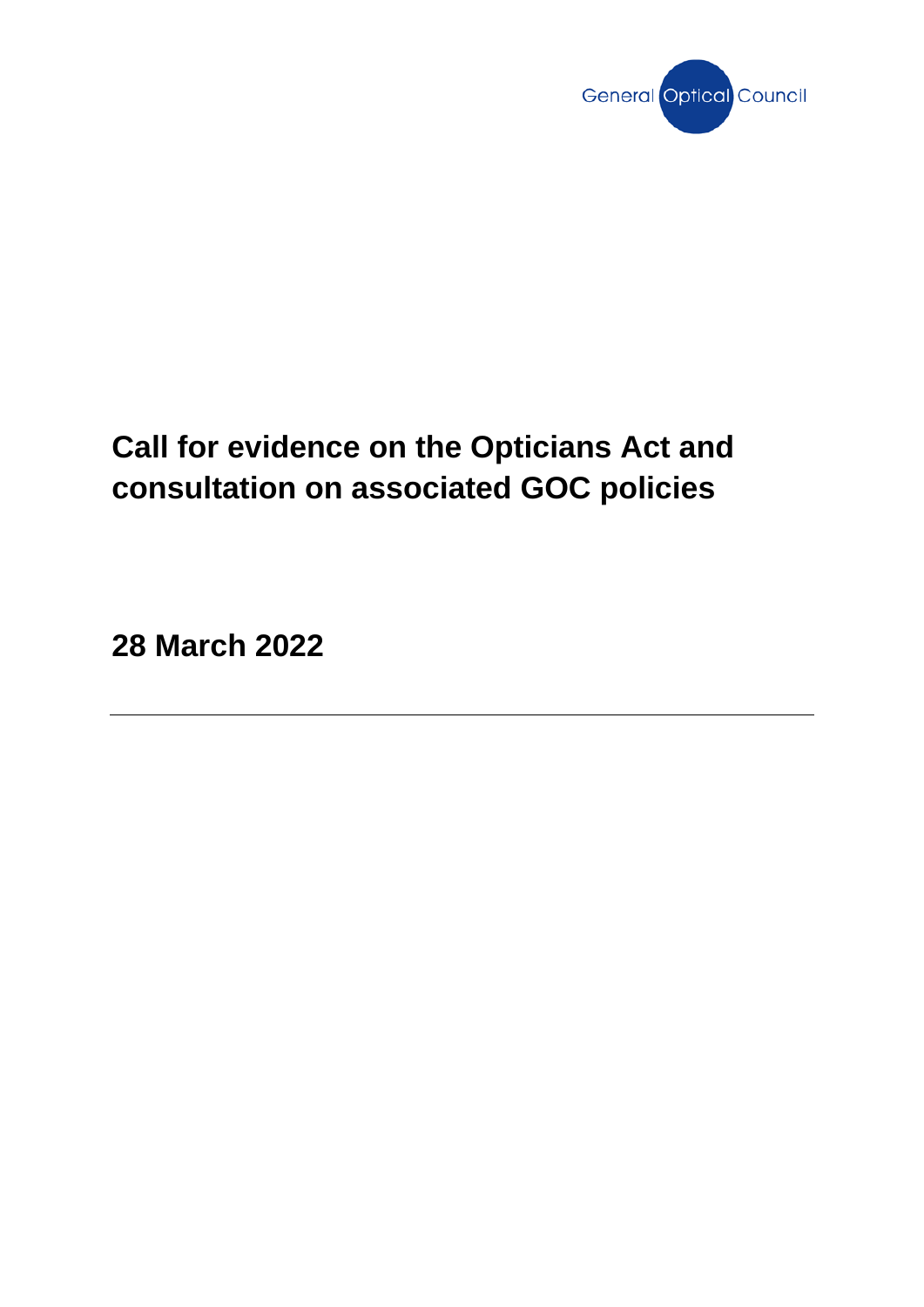# **Contents page**

| Section 2: Protection of title, restricted activities and registers (sections 7, 8A, |  |
|--------------------------------------------------------------------------------------|--|
| Section 3: Regulation of businesses (sections 9 and 28 of the Act) 10                |  |
| Section 4: Testing of sight (sections 24 and 26 of the Act)  13                      |  |
|                                                                                      |  |
| Section 6: Sale and supply of optical appliances (section 27 of the Act)17           |  |
|                                                                                      |  |
|                                                                                      |  |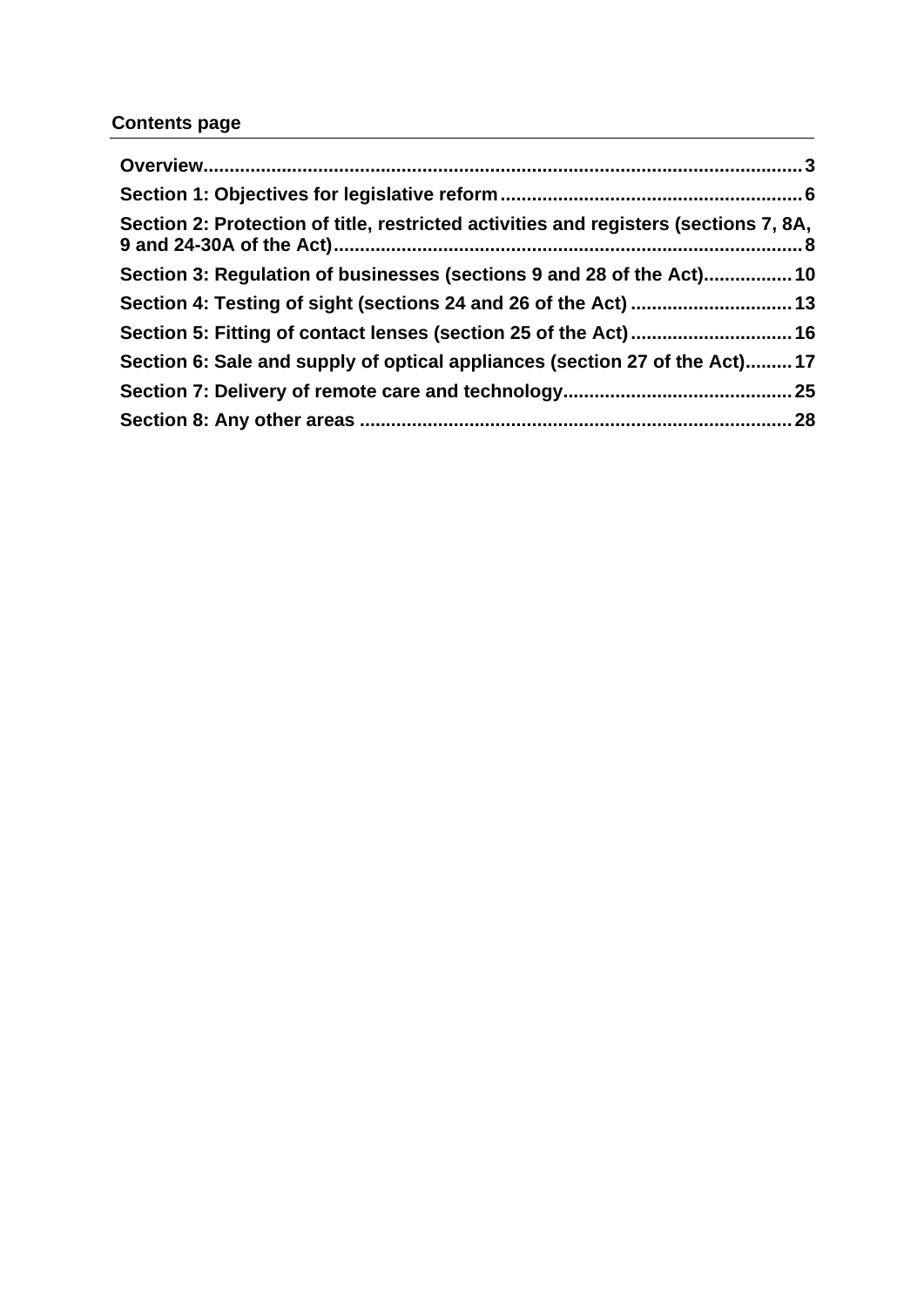# <span id="page-2-0"></span>**Overview**

#### **What we're doing**

- 1. This call for evidence seeks views, information and factual evidence on the need for change to the Opticians Act 1989 ('the Act') (the legislation that underpins the regulatory work of the GOC, as well as defining some aspects of optometry and dispensing optics practice). At the same time we are also seeking views through a consultation on associated GOC policies.
- 2. The information and evidence we collect from this call for evidence will inform the development of any business case for future change to the Act, as well as inform whether we should consider making more immediate changes to our associated policies. We are also seeking views on our objectives for legislative reform.
- 3. The call for evidence and consultation contains questions and requests for information, which may include factual evidence, insight or evidence of impact (positive or negative) and/or evidence of experience. We are very much focussed on engaging stakeholders and gaining evidence for what needs to change in the future to ensure that regulation remains relevant and fit for the future. However, there are some actions that we consider ought to be undertaken sooner, so as well as asking for evidence of the need for future change, we are also asking for your views and evidence of impact on our proposals for immediate change in some areas.
- 4. This document contains two aspects:
	- a **call for evidence** which seeks views, information and factual evidence on the impact (including evidence of risks and impact to the public) and stakeholders' experience of the Act to help us to decide whether the Act and associated GOC policies should remain as they are or whether there is any evidence to support a case for change. There will need to be strong evidence to argue for change and stakeholders may wish to give examples of what works in other fields, as well as evidence from within the optical sector. We recognise that there may be gaps in evidence and we would be grateful to stakeholders for drawing these to our attention; and
	- a **consultation** (paragraphs 31-34) which will concentrate on an area where we have already started to develop our policy thinking and are interested in stakeholders' views and evidence of impact on how to move forward, particularly where stakeholders have already told us that there is a need to take action now.
- 5. This call for evidence and consultation is separate to the [Regulating healthcare](https://www.gov.uk/government/consultations/regulating-healthcare-professionals-protecting-the-public)  [professionals, protecting the public](https://www.gov.uk/government/consultations/regulating-healthcare-professionals-protecting-the-public) consultation and related programme of work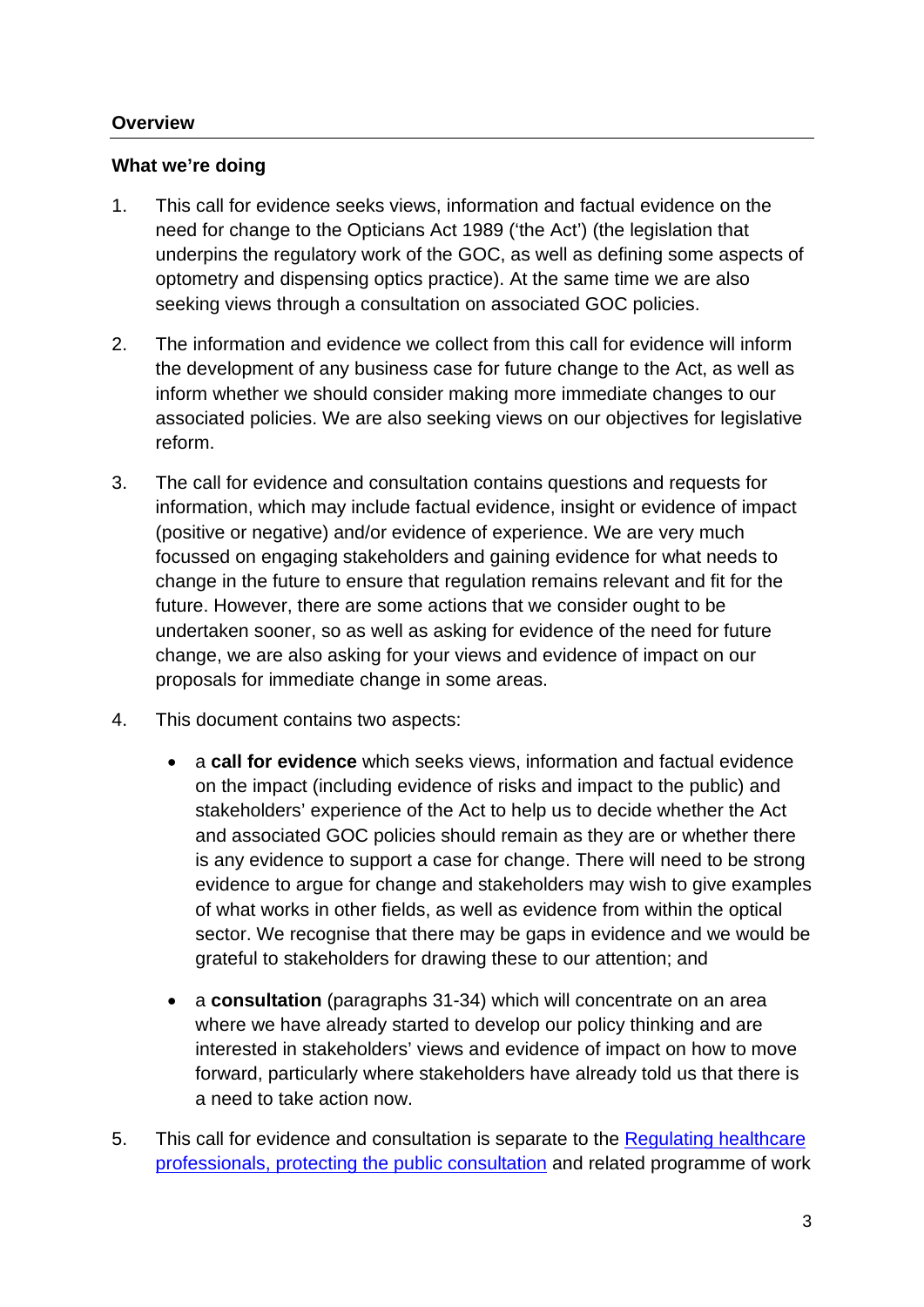currently being carried out by the Department of Health and Social Care (DHSC) to ensure consistency between the powers that all healthcare regulators have to deliver their regulatory functions of registration, education, fitness to practise, standards and the overall governance and operating framework of the regulator.

6. We are focussing this call for evidence and consultation on the aspects of the Act that are unique to the GOC or the practice of optometry and dispensing optics, as well as associated GOC policies and/or guidance. The call for evidence and consultation is centred on two parts of the Act: part II (sections 7, 8A and 9) and part IV (sections 24-30A). Part II of the Act outlines how individuals and businesses are registered by the GOC. Part IV outlines the regulation of the practice of optometry and dispensing optics. You can access these sections via the links below.

# **[Part II Registration and Training of Opticians](https://www.legislation.gov.uk/ukpga/1989/44/part/II)**

[Section 7: Registers of opticians](https://www.legislation.gov.uk/ukpga/1989/44/section/7) [Section 8A: Register of students](https://www.legislation.gov.uk/ukpga/1989/44/section/8A) Section 9: [List of bodies corporate carrying on business as opticians](https://www.legislation.gov.uk/ukpga/1989/44/section/9)

# **[Part IV Restrictions On Testing Of Sight, Fitting Of Contact](https://www.legislation.gov.uk/ukpga/1989/44/part/IV) Lenses, Sale [And Supply Of Optical Appliances And Use Of Titles And Descriptions](https://www.legislation.gov.uk/ukpga/1989/44/part/IV)**

Section 24: [Testing of sight](https://www.legislation.gov.uk/ukpga/1989/44/section/24) [Section 25: Fitting of contact lenses](https://www.legislation.gov.uk/ukpga/1989/44/section/25) Section 26: [Duties to be performed on sight testing](https://www.legislation.gov.uk/ukpga/1989/44/section/26) Section 27: [Sale and supply of optical appliances](https://www.legislation.gov.uk/ukpga/1989/44/section/27) Section 28: [Penalty for pretending to be registered etc](https://www.legislation.gov.uk/ukpga/1989/44/section/28) Section 29: [Provision as to death or bankruptcy of registered optician](https://www.legislation.gov.uk/ukpga/1989/44/section/29) Section 30: [Offences by bodies corporate](https://www.legislation.gov.uk/ukpga/1989/44/section/30) [Section 30A: Legal proceedings](https://www.legislation.gov.uk/ukpga/1989/44/section/30A)

7. For more information about the GOC and our [legislation,](https://optical.org/en/about-us/how-we-work/rules-and-regulations/) please see our [website.](https://optical.org/en/about-us/who-we-are/)

#### **Why we're doing this now**

8. The original Opticians Act was published in 1958. This was replaced by the Opticians Act 1989, but still retained large sections of the 1958 Act. There have been various amendments since 1989 such as introducing Continuing Professional Development (CPD). During this time, the sector has evolved significantly with the roles of optometrists and dispensing opticians developing to realise their full professional capability as well as occupying different roles, including enhanced clinical roles, across each nation of the UK. Technological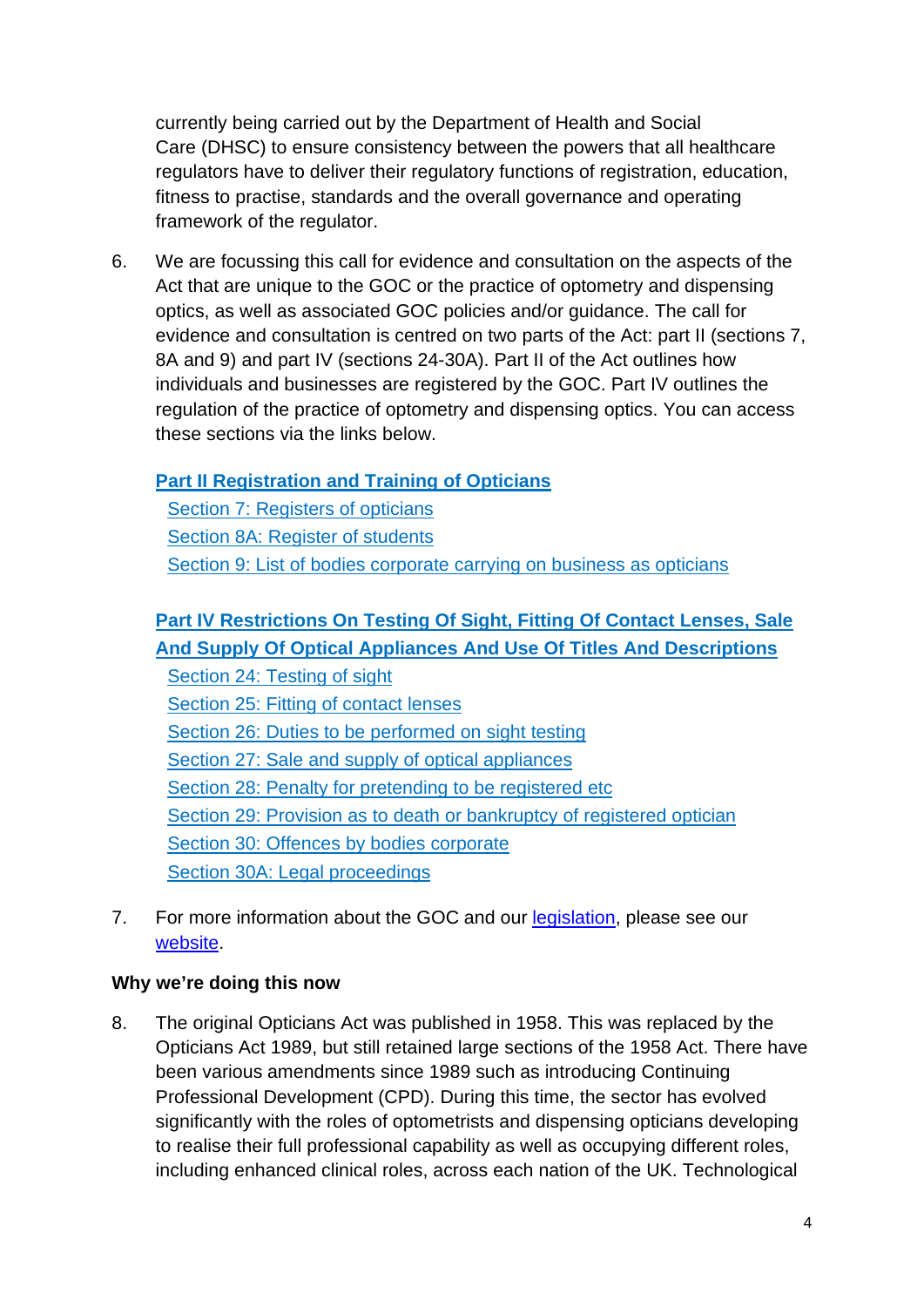developments including remote care have also impacted on the way optical services are delivered to patients. We are keen to gather evidence and insight to better understand how our regulatory activity needs to develop to match advances in technology, service delivery and professional capability, and associated risks to patient care and public benefit.

- 9. In addition, the Act contains other areas that may require reform, such as protecting both function (i.e. activities such as sight testing) and professional title. We need to ensure the Act is fit for purpose and does not create unnecessary restrictions that limit the ability of registrants to fully utilise their professional capability to the benefit of patients. We are also keen to understand where the limit of such changes should be and their impact, so as to not unnecessarily restrict competition in the market. These factors must be balanced against the need to maintain patient care, safety and public benefit.
- 10. We plan to use the opportunity offered by the DHSC in their review of certain aspects of the Act to propose, on the basis of the evidence and insight gathered through this call for evidence, whether further changes are required to the aspects of the Act that apply only to the optical sector (such as sight testing, fitting of contact lenses, sale and supply of optical appliances, and business regulation).

# **What will happen next**

- 11. The public call for evidence and consultation will be open for 16 weeks.
- 12. This is the first step in a programme of work to ensure that our legislation and associated policies are fit for the future. We will analyse the responses received and consider the need and strength of the case for change and/or whether further research and/or analysis of impact is required. If, as a result of the call for evidence and/or the consultation, we consider changes to legislation or GOC policy are necessary and can be evidenced, we will carry out further public and targeted stakeholder consultation activities on our proposals.
- 13. Although we are leading engagement with stakeholders and the sector through this call for evidence, responsibility for agreeing changes to the Act does not rest with us but with Parliament, and the pace and outcome of any changes sought will be determined by other stakeholders such as DHSC, devolved administrations and/or NHS commissioners.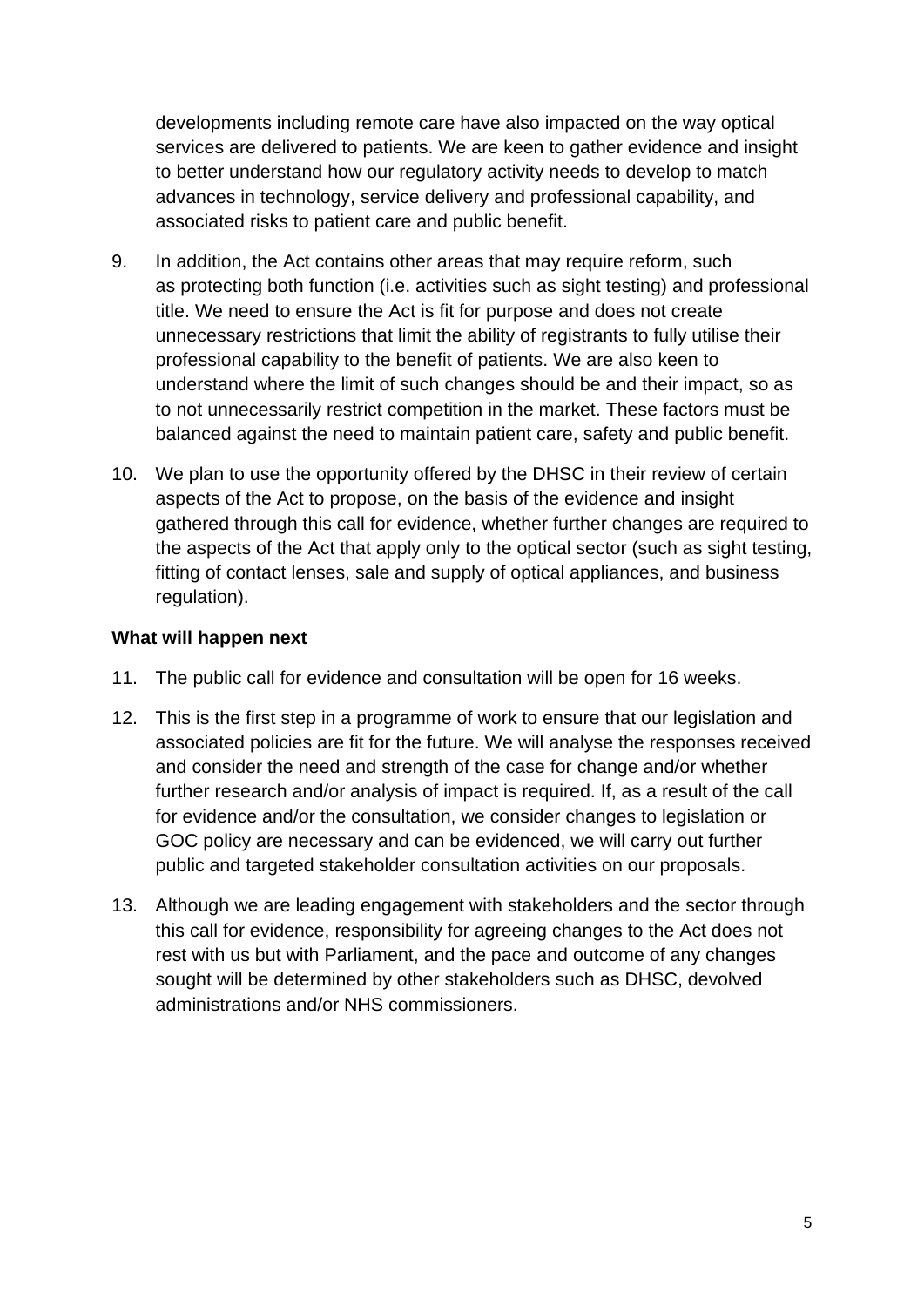# <span id="page-5-0"></span>**Section 1: Objectives for legislative reform**

- 14. A successful case for change will need robust and compelling evidence. In establishing the evidence base and case for change, and in assessing the weight and impact of evidence and insight provided through this call for evidence and consultation, we propose to use the following (non-hierarchical) objectives:
	- objective 1: maintaining patient and public safety our primary objective in everything we do as a regulator;
	- objective 2: ensuring that legislation reflects current and future context of healthcare delivery and is more flexible to accommodate changes going forward;
	- objective 3: ensuring that our legislation is flexible enough to accommodate future workforce needs and does not unnecessarily restrict the development of different roles needed to deliver the eye care needs of the UK;
	- objective 4: the GOC has sufficient powers to regulate a changing landscape in terms of developments within technology and the potential increase of care delivered into the UK;
	- objective 5: ensuring that there is consistency in the regulation of optometry/optician practices/businesses, i.e. the regulation of the system in which our optometrists and dispensing opticians work;
	- objective 6: regulatory interventions should take account of the national objective to reduce healthcare inequalities where possible and not put up any unnecessary regulatory barriers to this aim;
	- objective 7: reform should take the path of least resistance where this is appropriate, i.e. considering other regulatory levers, such as standards and guidance if these would be more effective than changing legislation; and
	- objective 8: ensuring that any changes do not impose disproportionate administrative or financial impacts on patients, the sector and our stakeholders.
- 15. We are interested in stakeholders' views about whether these are the right objectives for the GOC in establishing the evidence base and any case for changing the Act.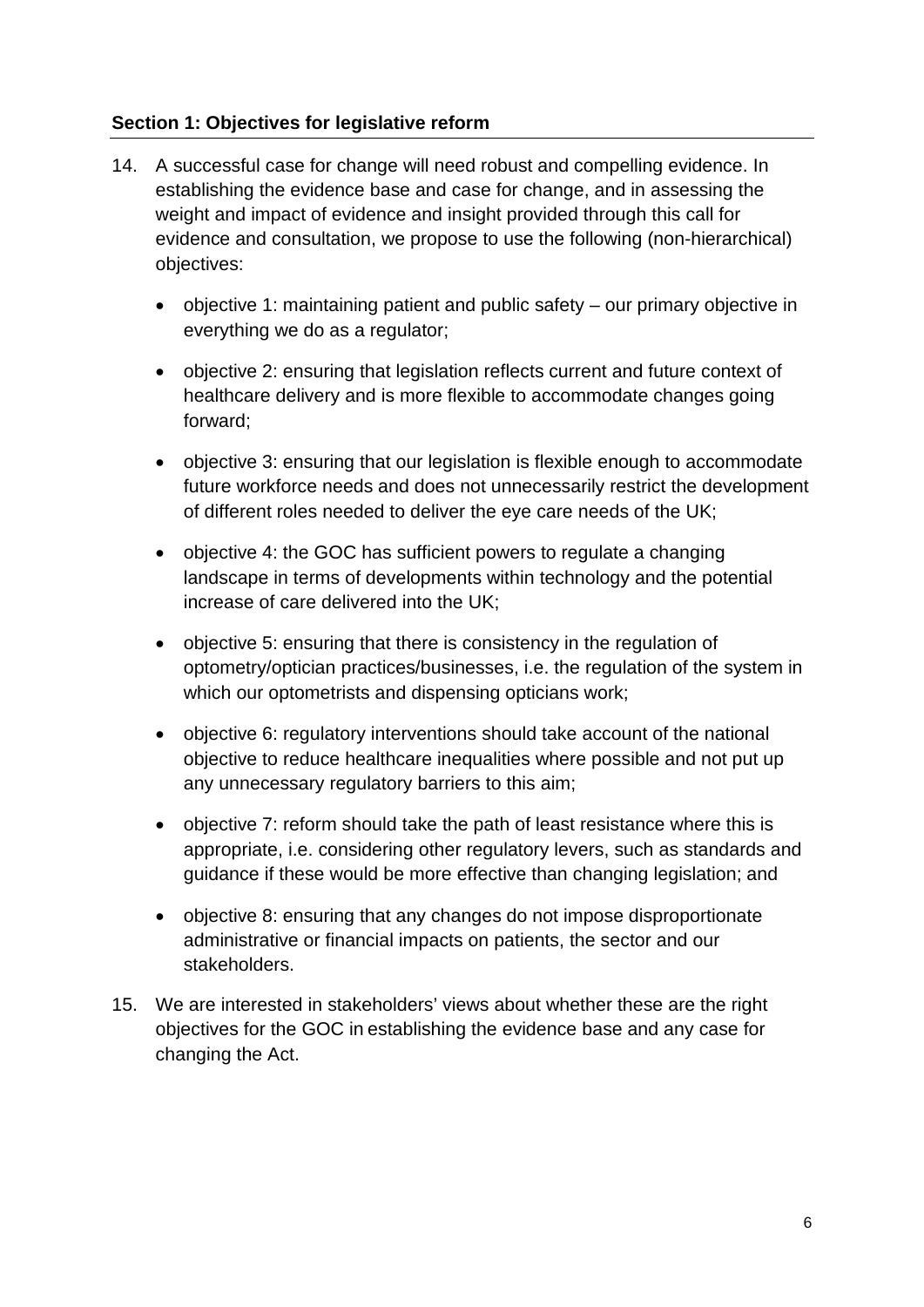# **Q5[1:](#page-6-0) Are these the right objectives for the GOC for legislative reform?**

- a) Yes
- b) No
- c) Not sure / no opinion

If no, please provide details.

<span id="page-6-0"></span><sup>&</sup>lt;sup>1</sup> These question numbers deliberately start at '5' to account for the fact that our **consultation hub** will ask four preliminary questions about who is completing the consultation. Only the substantive questions are included in this document.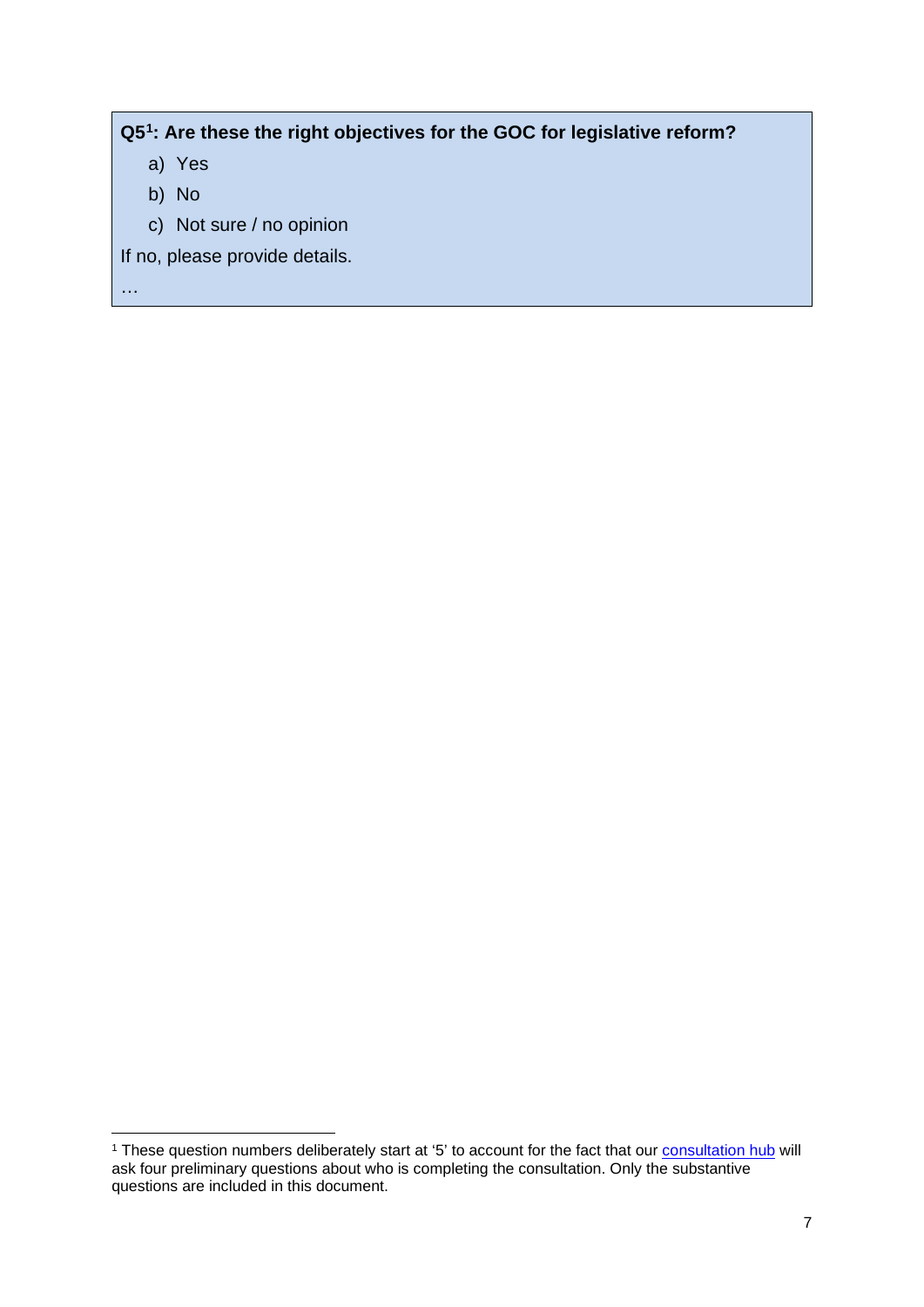# <span id="page-7-0"></span>**Section 2: Protection of title, restricted activities and registers (sections 7, 8A, 9 and 24-30A of the Act)**

- 16. Sections [7,](https://www.legislation.gov.uk/ukpga/1989/44/section/7) [8A](https://www.legislation.gov.uk/ukpga/1989/44/section/8A) and [9](https://www.legislation.gov.uk/ukpga/1989/44/section/9) of the Opticians Act outline that we will maintain a register of optometrists and dispensing opticians, students (persons training as optometrists and dispensing opticians) and bodies corporate carrying on business as opticians.
- 17. Protection of title means that certain titles in [section 28](https://www.legislation.gov.uk/ukpga/1989/44/section/28) of the Act are reserved for individual or business registrants of the GOC and it is unlawful for anyone else to use them. These include optometrist, dispensing optician, registered optician and ophthalmic optician. All health and social care regulators protect titles as this is a key aspect of public protection and provides assurance to the public that someone using that title is competent and safe to practise.
- 18. Our Act goes further than protection of title and also restricts the activities of non-registrants<sup>[2](#page-7-1)</sup>. For example, part IV of the Act restricts the testing of sight [\(section 24\)](https://www.legislation.gov.uk/ukpga/1989/44/section/24), fitting of contact lenses [\(section 25\)](https://www.legislation.gov.uk/ukpga/1989/44/section/25), and the sale and supply of optical appliances (with specific exemptions) and zero powered contact lenses<sup>[3](#page-7-2)</sup> [\(section](https://www.legislation.gov.uk/ukpga/1989/44/section/27) 27). It is unlawful for a non-registrant (or non-registered medical practitioner) to carry out these activities. This is similar to other healthcare professions where certain activities or practice is restricted in legislation.
- 19. In effect, the Act outlines both what our registrants can do and what nonregistrants cannot do. The Act protects the public from unregistered persons who are not bound by the GOC's standards, as well as from dishonest individuals who mislead people as to their registration status. We are interested in understanding what you think should and should not be restricted to registrants. These are introductory high-level questions about your thoughts and we will ask you for further detail in later sections of this document – you do not need to provide detailed reasoning or evidence at this stage.

**Q6. What activities should non-registrants be restricted/prevented from doing?**

…

**Q7. What activities do you think must be restricted to our registrants?**

…

**Q8. What are your views about continuing to restrict/prevent nonregistrants from carrying out the following activities?** 

a) Testing of sight: should be restricted / not sure / should not be restricted

<span id="page-7-1"></span><sup>2</sup> Non-registrants are those persons who are not registered with the GOC as dispensing opticians or optometrists.

<span id="page-7-2"></span><sup>&</sup>lt;sup>3</sup> Zero powered contact lenses are cosmetic, non-corrective lenses (i.e. without a prescription) to change the colour or appearance of the eye.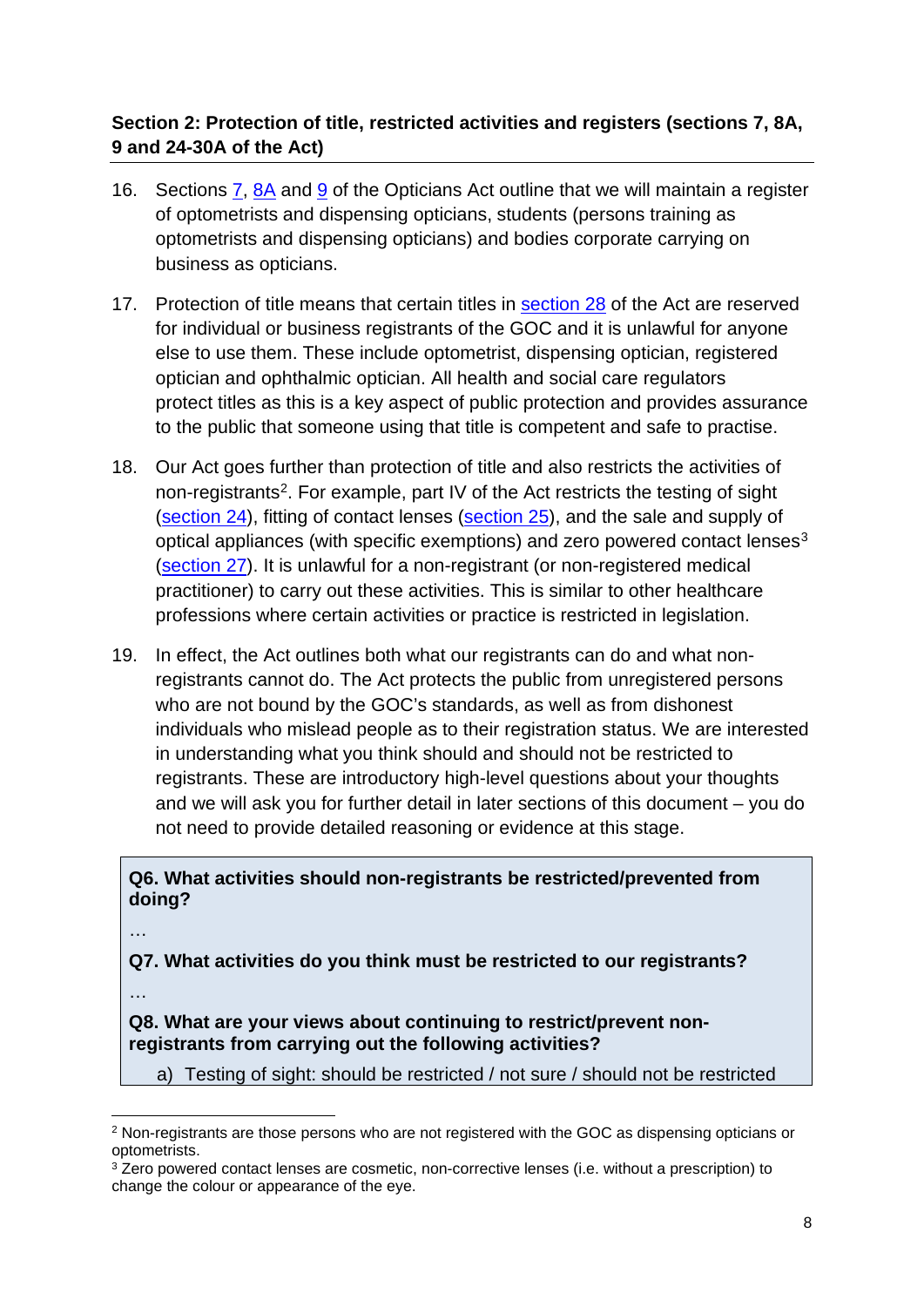- b) Fitting of contact lenses: should be restricted / not sure / should not be restricted
- c) Selling optical appliances to children under 16 and those registered visually impaired: should be restricted / not sure / should not be restricted
- d) Selling zero powered contact lenses: should be restricted / not sure / should not be restricted

# **Q9. Are there any additional activities that you think should be restricted to registrants?**

…

20. As part of changes to the Act being implemented separately by DHSC, the registers of all health and social care regulators will change. In the future, all regulators will keep a register of primary qualifications to practise (e.g. optometry and dispensing optics) and can then annotate the register with any post-registration skills, qualifications or training which they feel needs to be regulated. Currently we recognise four post-registration qualifications: 'contact lens optician' for dispensing opticians and three prescribing categories of 'additional supply', 'supplementary prescribing' and 'independent prescribing' for optometrists. We are keen to hear whether there is evidence for any further skills, qualifications or training to be recognised under this new system in the future.

#### **Q10. Is there any evidence that any other post-registration skills, qualifications or training need to be accredited or approved by the GOC (above and beyond the existing contact lens optician and prescribing qualifications)?**

a) Yes

- b) No
- c) Not sure / no opinion

Please give your reasons and provide any evidence to support these.

….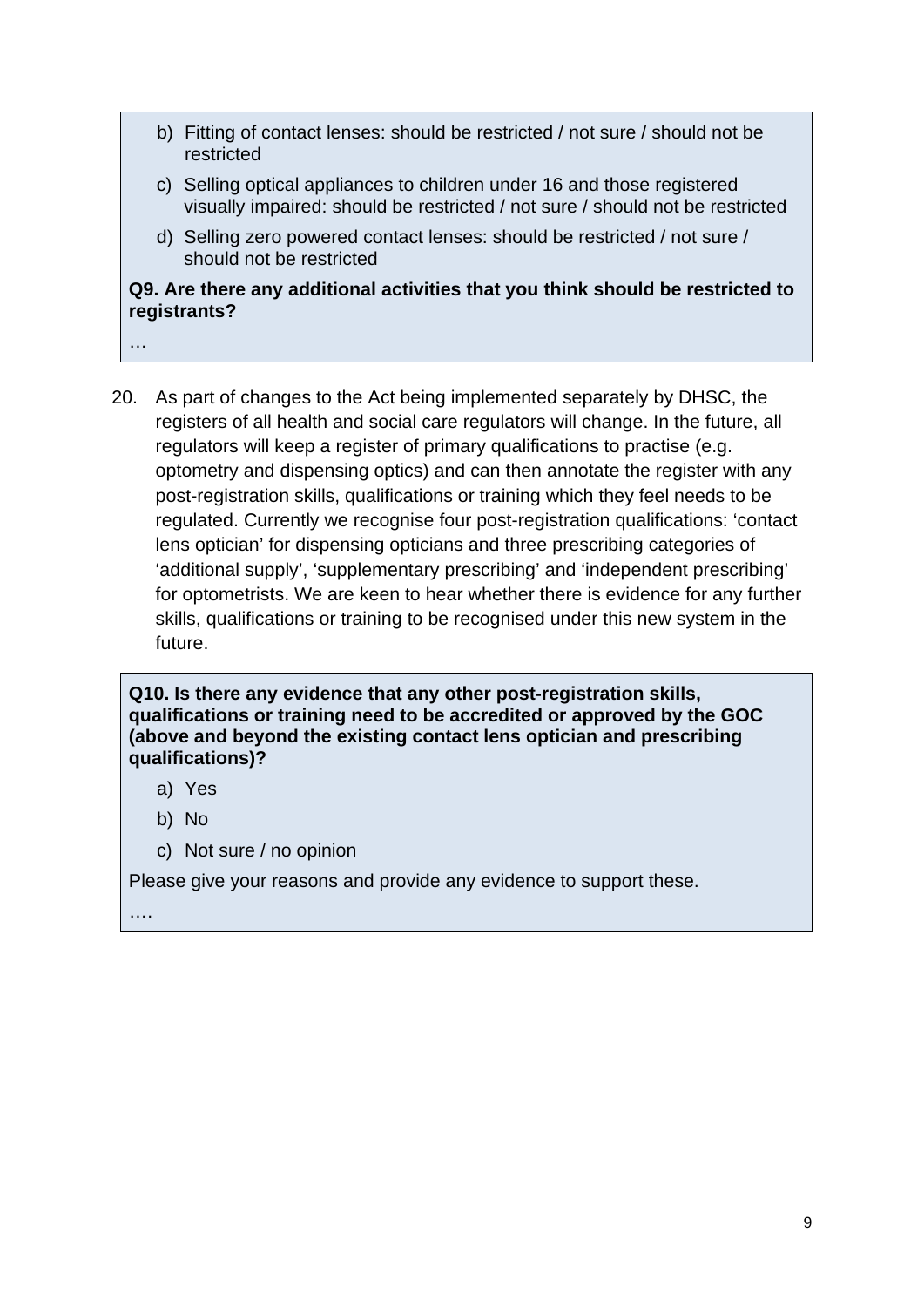# <span id="page-9-0"></span>**Section 3: Regulation of businesses (sections 9 and 28 of the Act)**

- 21. The legislation around GOC business regulation is complex and does not currently provide for a clear and consistent system of regulation for optical businesses.
- 22. [Section](https://www.legislation.gov.uk/ukpga/1989/44/section/9) 9 of the Act provides for the GOC to register bodies corporate that meet certain eligibility requirements (including around its directors' registration and the nature of its activities). Under [section 28](https://www.legislation.gov.uk/ukpga/1989/44/section/28) of the Act, it is an offence for an unregistered business to use a title, addition or description that falsely implies GOC registration, i.e. GOC registration is mandatory for bodies corporate using a protected title (etc).
- 23. It is not possible to register businesses that are sole practitioners or partnerships, and it is not mandatory for bodies corporate to register unless they use a protected title. In addition, bodies corporate can voluntarily register if they are not using a protected title but have a majority of registrant directors. This results in an inconsistent application to our regulatory powers for businesses. Previous estimates suggest that there are over 4,000 businesses that are not registered with us. Further information about the legal requirements can be found in section 1 of our [Review of business regulation: consultation.](https://webarchive.nationalarchives.gov.uk/ukgwa/20200701120705mp_/https:/www.optical.org/download.cfm?docid=9E042943-A597-4F21-919BEBC5C732848D)
- 24. Following [public consultation](https://webarchive.nationalarchives.gov.uk/ukgwa/20200701120705mp_/https:/www.optical.org/download.cfm?docid=9E042943-A597-4F21-919BEBC5C732848D) in 2013 where we consulted on a number of different options for regulation of businesses, we confirmed in our Statement on [the outcome of the review of business regulation](https://webarchive.nationalarchives.gov.uk/ukgwa/20200701120947/https:/www.optical.org/en/Registration/the-register/reviewing-our-approach-to-regulation.cfm) to extend business regulation to all businesses providing restricted functions (referred to in this call for evidence as restricted activities) to ensure a "consistent and equitable approach to regulation that provides a level playing field for all optical businesses".
- 25. We re-stated our desire to extend business regulation in our [Strategic Plan](https://optical.org/en/publications/fit-for-the-future-strategic-plan-1-april-2020-to-31-march-2025/)  [2020-25](https://optical.org/en/publications/fit-for-the-future-strategic-plan-1-april-2020-to-31-march-2025/) where we said that we want to "better protect the public by introducing a comprehensive, simpler and more effective system of business regulation that covers all UK businesses providing eye care services and/or supplying spectacles or contact lenses where this must involve registered practitioners, and which promotes rather than hinders the growth of these businesses".
- 26. We are interested in stakeholders' views about whether the basis for this decision to extend business regulation still applies or if there is any further evidence that they wish us to consider.
- 27. We also said in our Strategic Plan 2020-25 that we would "consider what powers are necessary to ensure compliance with our business standards, including the merit of seeking inspection powers in line with some other professional regulators".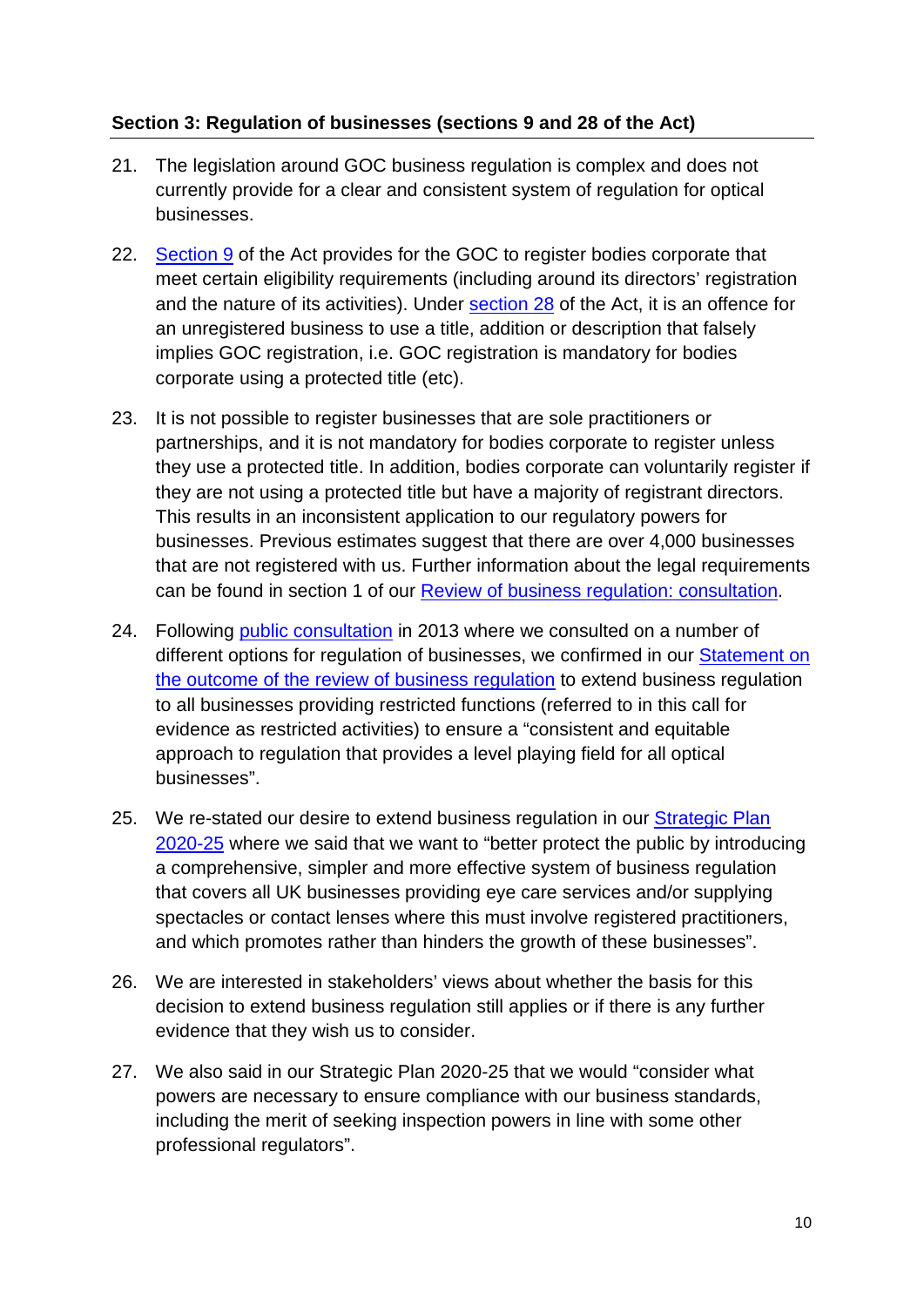- 28. Some examples of other models involving inspection powers include the Care Quality Commission (CQC) regulation of some health and social care services in England (which includes an inspection process) and the General Pharmaceutical Council's (GPhC) regulation of pharmacy premises. Both the GPhC and the CQC have proactive powers of inspection which mean they can intervene at an earlier stage if areas of concern are identified during an inspection visit to a practice or premises.
- 29. The regulation of retail pharmacy premises is an interesting model that we could learn from. A [responsible pharmacist](https://www.pharmacyregulation.org/responsible-pharmacist) (a pharmacist registered with the GPhC) is appointed by the owner of a pharmacy to be in charge of the pharmacy and to ensure its safe and effective running. This is a legal requirement. We previously consulted on proposals for change in 2013, which included an option of a dedicated 'practice principal', similar to a responsible pharmacist – more detail can be found in [Review of business regulation:](https://webarchive.nationalarchives.gov.uk/ukgwa/20200701120705mp_/https:/www.optical.org/download.cfm?docid=9E042943-A597-4F21-919BEBC5C732848D)  [consultation](https://webarchive.nationalarchives.gov.uk/ukgwa/20200701120705mp_/https:/www.optical.org/download.cfm?docid=9E042943-A597-4F21-919BEBC5C732848D) as to the background of the consultation and the detail of the different options.
- 30. A majority of optical businesses will provide services for the NHS through a contract or service level agreement for General Ophthalmic Services (GOS). A system of contract performance review exists to improve the quality of the services provided, which includes initial review, self-declaration and/or random inspections. Approaches vary throughout the four UK nations and it is not clear whether the system is sufficient for the purposes of regulation, when this is not the sole intention of the inspection.

# **Q11. Does the basis for extension of business regulation outlined in our 2013 [review of business regulation](https://webarchive.nationalarchives.gov.uk/ukgwa/20200701120947/https:/www.optical.org/en/Registration/the-register/reviewing-our-approach-to-regulation.cfm#Business%20regulation) still apply?**

- a) Yes
- b) No
- c) Not sure / no opinion

Please give your reasons and provide any evidence to support these.

…

**Q12. Are there any advantages, disadvantages and impacts (both positive and negative) of extending business regulation in addition to those identified in our 2013 review [of business regulation?](https://webarchive.nationalarchives.gov.uk/ukgwa/20200701120947/https:/www.optical.org/en/Registration/the-register/reviewing-our-approach-to-regulation.cfm#Business%20regulation) (Impacts can include financial and equality, diversity and inclusion.)**

- a) Yes
- b) No
- c) Not sure / no opinion

Please give your reasons and provide any evidence to support these.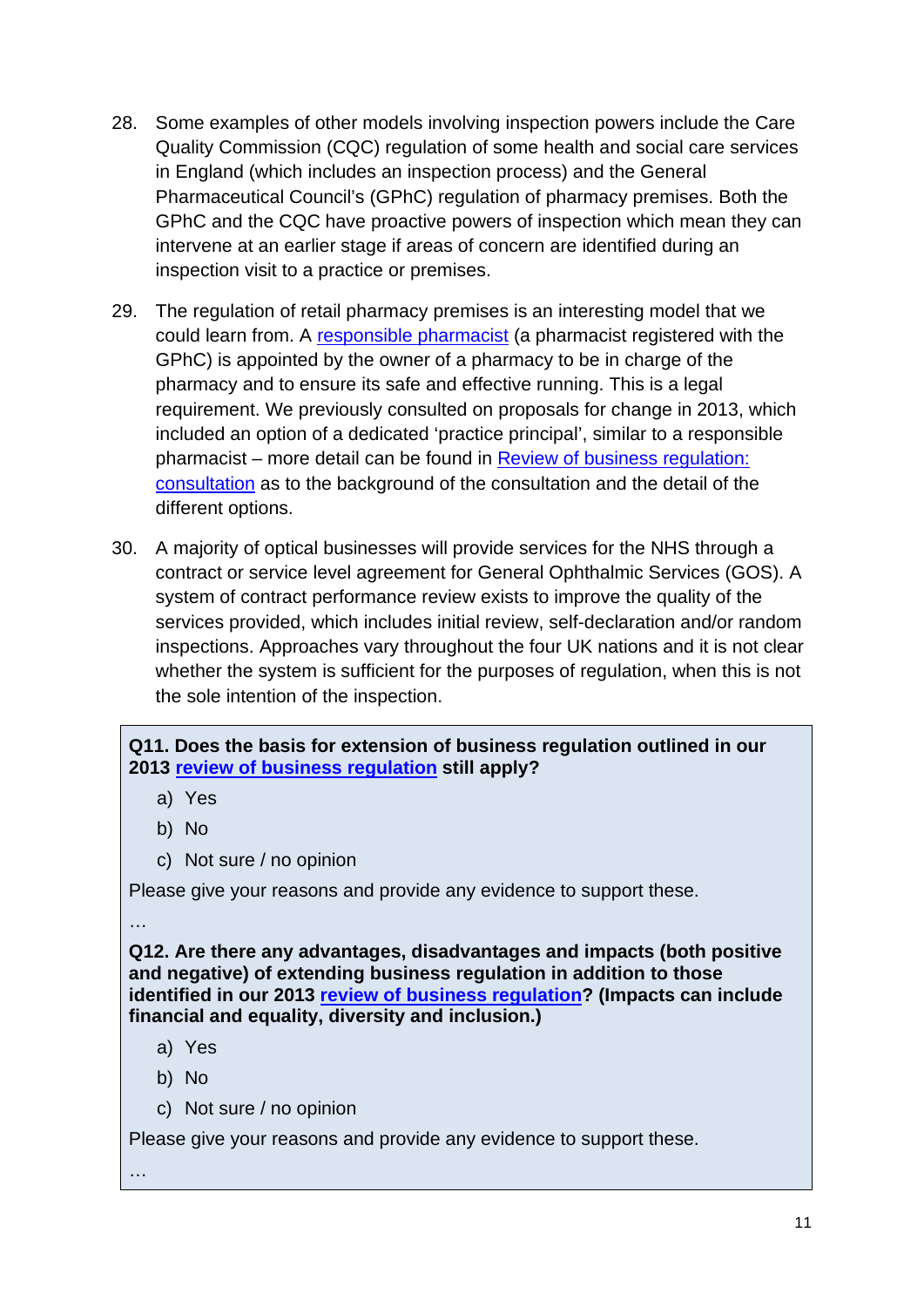# **Q13. Do you think the GOC could more effectively regulate businesses if it had powers of inspection?**

- a) Yes
- b) No
- c) Not sure / no opinion

Please give your reasons and provide any evidence to support these.

…

**Q14. Is there an alternative model of business regulation that we should consider?**

- a) Yes, the GPhC model of a responsible pharmacist
- b) Yes, another model (please specify)
- c) No
- d) Not sure / no opinion

Please give your reasons and provide any evidence to support these.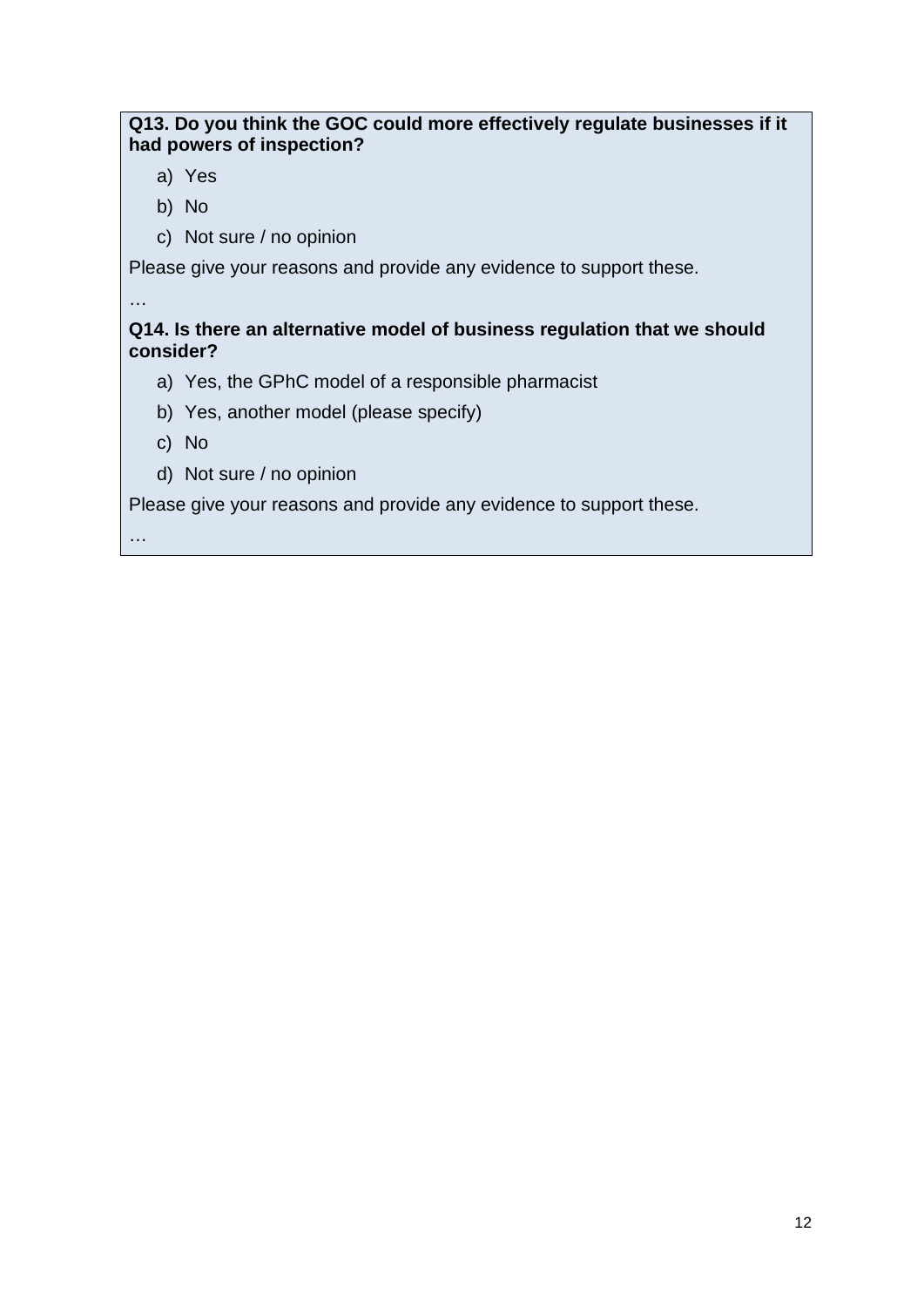# <span id="page-12-0"></span>**Section 4: Testing of sight (sections 24 and 26 of the Act)**

- 31. Restrictions in relation to testing of sight are set out in [section 24](https://www.legislation.gov.uk/ukpga/1989/44/section/24) of the Act, and only optometrists or registered medical practitioners can test sight (with special provision for students). Testing of sight is a restricted activity as outlined in section 2 of this document. We have heard from some stakeholders that the Act is too prescriptive, for example, in terms of who can carry out a sight test and how this must be done.
- 32. Currently, no part of the sight test can be delegated to a dispensing optician or contact lens optician, even under supervision. However, aspects of sight testing (i.e. refraction[4\)](#page-12-1) can be undertaken by others for purposes other than the sight test, for example, dispensing opticians undertaking refraction to check accuracy of lenses, or optical assistants completing triage checks prior to the sight test. We issued a [statement in 2013](https://www.optical.org/en/about_us/legislation/goc-statements-interpreting-legislation/index.cfm) setting out our position on this.
- 33. We have seen the roles of optometrists and dispensing opticians evolve and expand, particularly over the last few years, along with increasing pressures in ophthalmology departments. GOC registrants could help alleviate these pressures if they have the right clinical skills and the legislation does not create unnecessary barriers as to who can deliver care – if dispensing opticians were able to carry out part of the sight test, it could free up the time of optometrists to support a wider range of clinical activities. In addition, technological innovation may also impact on the way the sight test is carried out in future and we should be mindful that the Act does not restrict this either.
- 34. Whilst we are looking to the future, we feel that we need to take action now in respect of our 2013 statement, as we feel that it creates an unnecessary regulatory barrier – we think that dispensing opticians could undertake refraction for the purposes of the sight test if they are appropriately trained, competent, overseen and indemnified. We are therefore **consulting** with you to obtain your views on this area.

# **CONSULTATION**

**Q15. Should dispensing opticians be able to undertake refraction for the purposes of the sight test? (NB This would be possible only if the GOC were to amend or remove its 2013 [statement on refraction.](https://www.optical.org/en/about_us/legislation/goc-statements-interpreting-legislation/index.cfm))**

- a) Yes with no restrictions
- b) Yes under the oversight of an optometrist or registered medical practitioner
- c) No
- d) Not sure / no opinion

<span id="page-12-1"></span><sup>4</sup> Refraction as part of the sight test refers to a check of the patient's visual acuity i.e. how well they can see, and whether any corrective measures such as spectacles or contact lenses are required.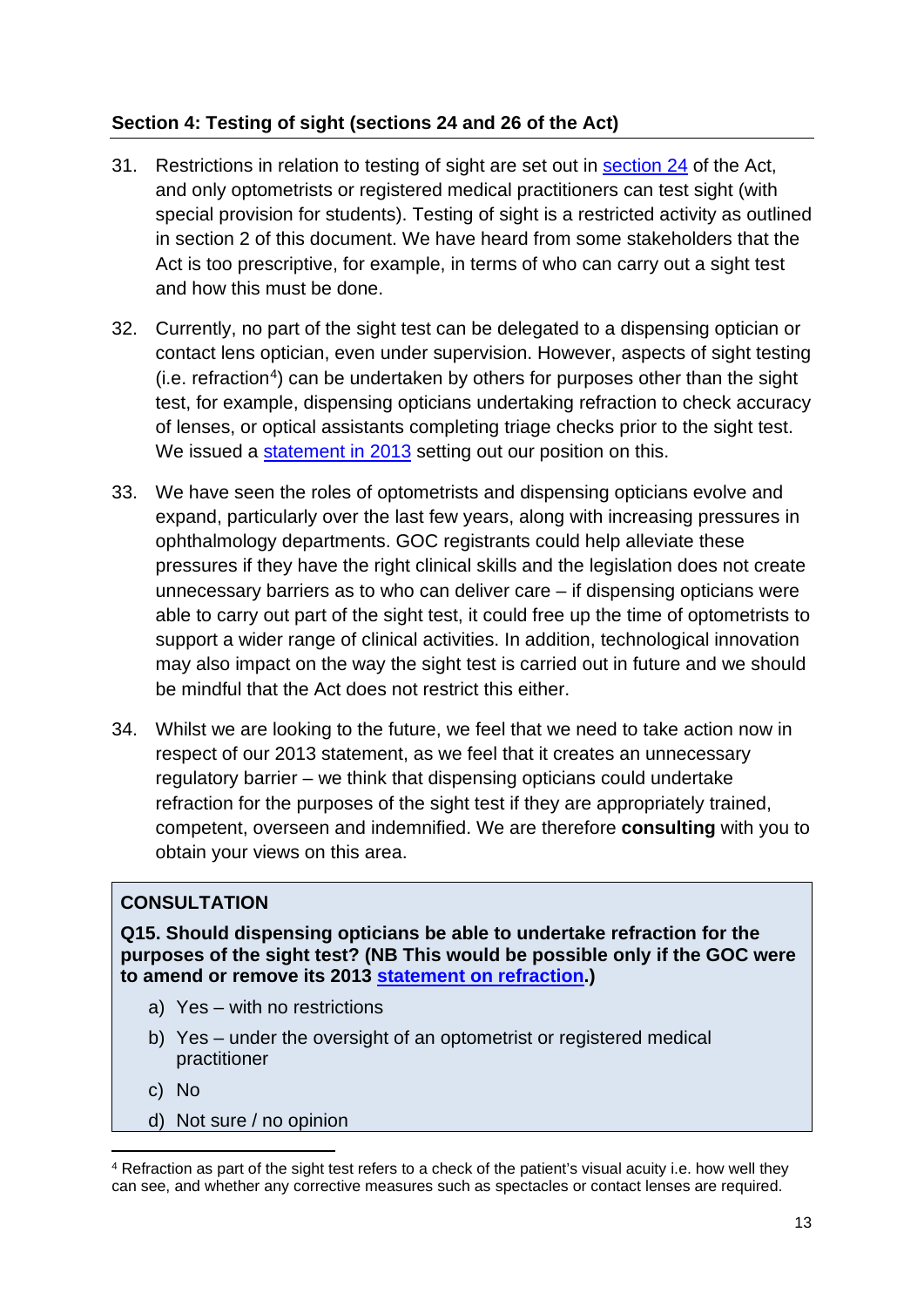Please give your reasons and provide any evidence to support these.

…

**Q16. What would be the advantages, disadvantages and impacts (both positive and negative) of amending or removing our [2013 statement on](https://www.optical.org/en/about_us/legislation/goc-statements-interpreting-legislation/index.cfm)  [refraction](https://www.optical.org/en/about_us/legislation/goc-statements-interpreting-legislation/index.cfm) so that dispensing opticians can refract for the purposes of the sight test? (Impacts can include financial impacts and equality, diversity and inclusion impacts.)**

Please give your reasons and provide any evidence to support these.

…

#### **Duties to be performed on sight testing**

- 35. [Section 26](https://www.legislation.gov.uk/ukpga/1989/44/section/26) of the Act sets out the duties to be performed on sight testing, which are commonly known as the refraction and the eye health check. The difference between these two areas is not always clearly understood by patients and the public. Current practice is that the refraction and the eye health check must be undertaken at the same time or within a reasonable time period of each other. Our interpretation is that the Act does not specifically prohibit separation of the elements of the sight test by time, place or person.
- 36. We have heard arguments for retaining the sight testing regulations as they are, because the patient will automatically get an eye health check as well as their sight being tested (refraction) on a regular basis. We have also heard from stakeholders that there should be flexibility to completely separate the eye health check from the refraction to allow patients more choice and access to the care that they need, i.e. not prohibiting patients from accessing spectacles and contact lenses by having to pay for an eye health check. However, there is concern from some stakeholders that if these were to be separated, some members of the public would not attend for an eye health check and therefore pathology may go undetected or picked up at a late stage, thereby potentially leading to avoidable sight loss and an increase in serious eye conditions impacting on the secondary care sector.
- 37. Both of these models apply in different countries around the world and there is no consistency of approach at a worldwide level. If the approach to the testing of sight were to change, we would need a firm evidence base to justify that patient care was not being compromised. We are interested in your views on the advantages and disadvantages of the current sight testing legislation and what the impact of any changes might be. We are also interested in data to support or refute the need to maintain the link between the refraction and eye health check – we are specifically interested in eye health referrals resulting from the standard sight test because this would indicate whether there might be an impact on public health and safety.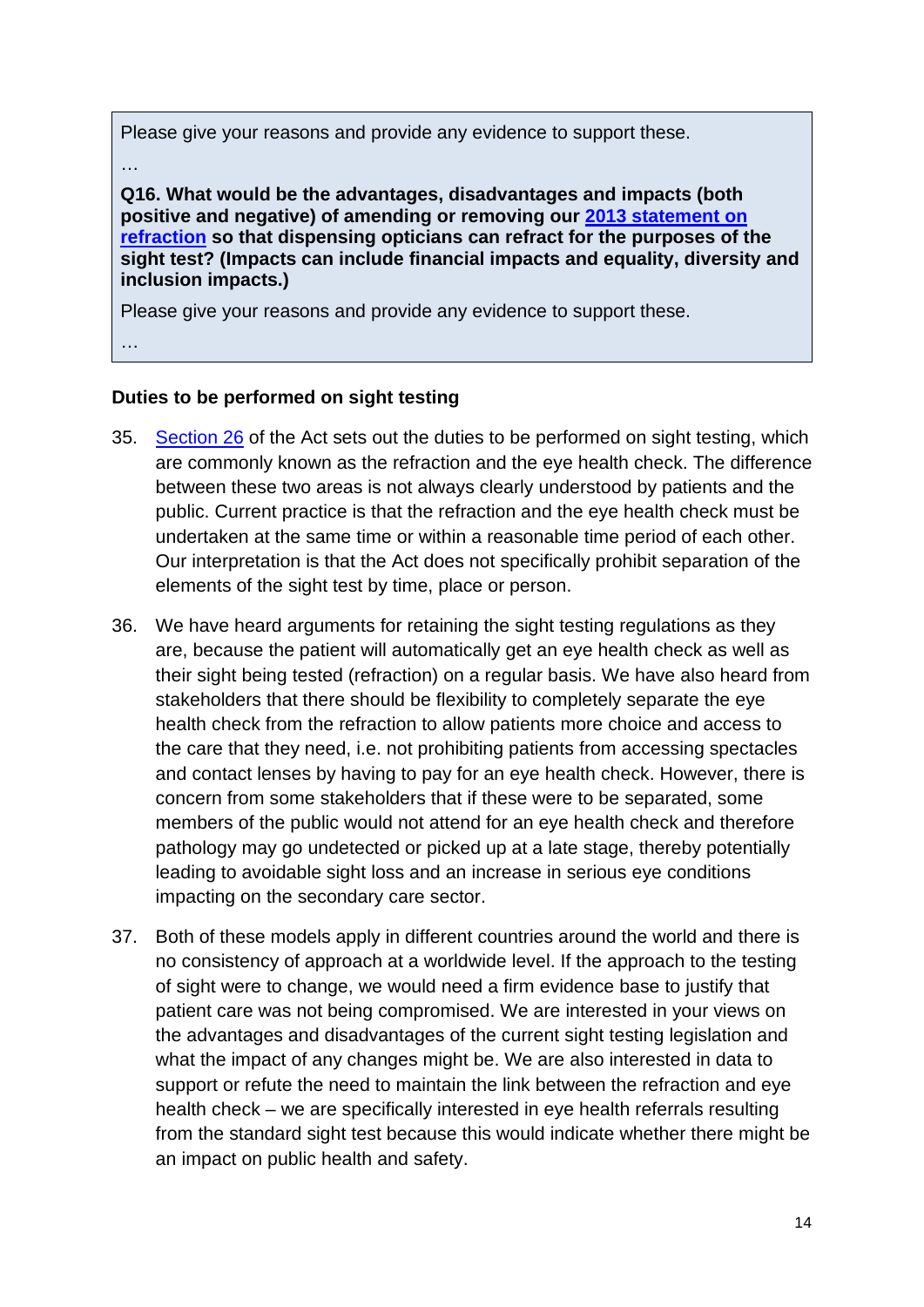# **Q17. Does the sight testing legislation create any unnecessary regulatory barriers (not including refraction by dispensing opticians)?**

- a) Yes
- b) No
- c) Not sure / no opinion

Please give your reasons and provide any evidence to support these. Please also include any advantages, disadvantages and impacts (both positive and negative) of any proposed changes.

…

**Q18. What would be the advantages, disadvantages and impacts (both positive and negative) of sight testing legislation remaining as it is currently? (Impacts can include financial and equality, diversity and inclusion.)**

Please give your reasons and provide any evidence to support these.

…

# **Q19. Do you have any data on the number/percentage of referrals that are made to secondary care following a sight test / eye examination?**

- a) Yes
- b) No
- c) Not sure / no opinion

If yes, please provide details of the evidence and where it can be obtained.

…

# **Q20. Are you aware of any data to support or refute the case for separating the refraction from the eye health check?**

a) Yes

- b) No
- c) Not sure / no opinion

If yes, please provide details of the evidence and where it can be obtained.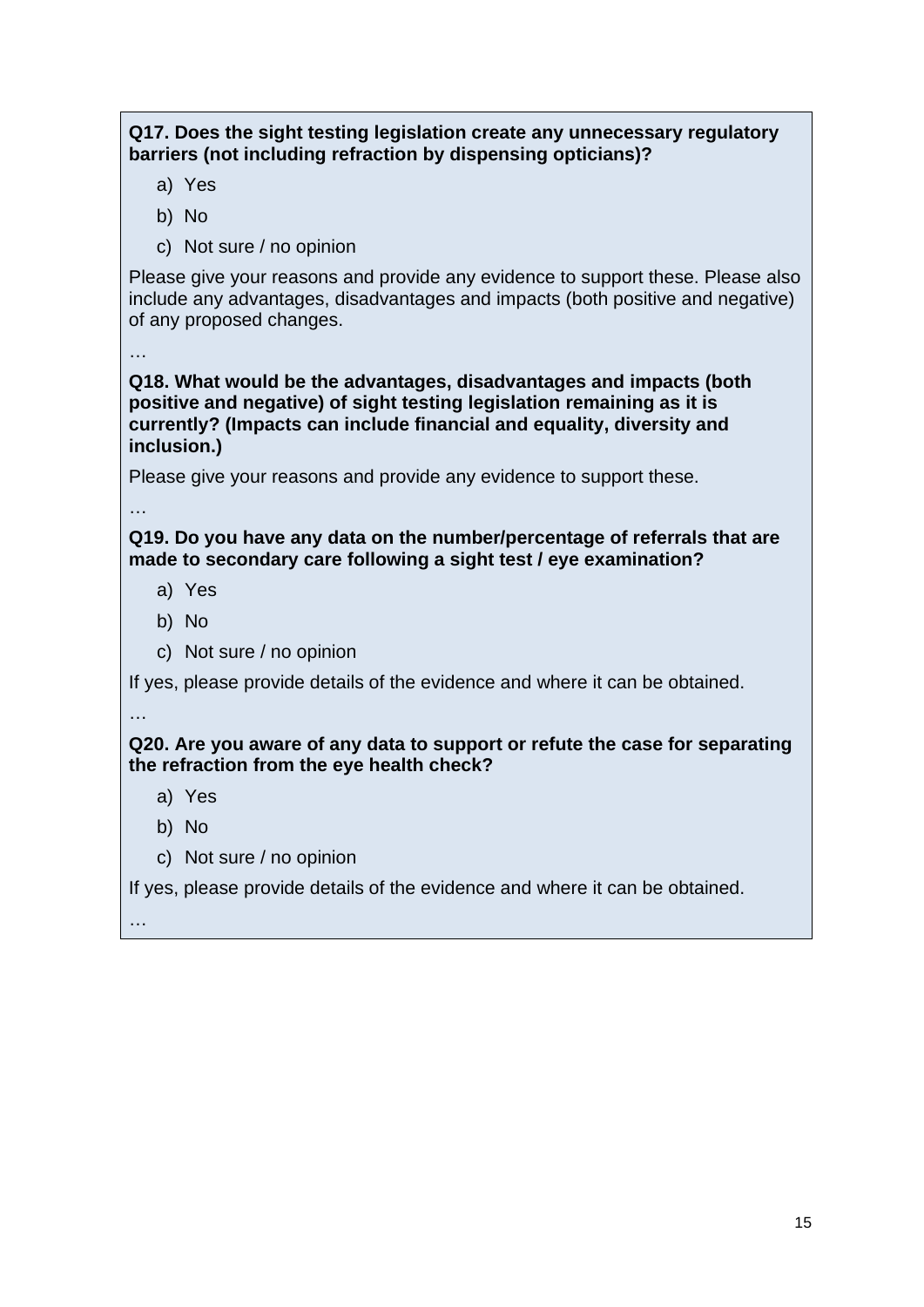# <span id="page-15-0"></span>**Section 5: Fitting of contact lenses (section 25 of the Act)**

- 38. [Section 25](https://www.legislation.gov.uk/ukpga/1989/44/section/25) of the Act provides that contact lenses can only be fitted by a dispensing optician<sup>[5](#page-15-1)</sup>, optometrist or registered medical practitioner, with special provision for students. Fitting must begin before the re-examination date specified in a valid prescription (dated less than two years ago).
- 39. We understand the fitting of contact lenses is restricted because of the risk profile of contact lenses as medical devices and the complications that can arise from contact lens wear.
- 40. We are interested in evidence to support any case for retaining or changing legislation.

#### **Q21. Does the fitting of contact lenses legislation create any unnecessary regulatory barriers?**

- a) Yes
- b) No
- c) Not sure / no opinion

Please give your reasons and provide any evidence to support these. Please also include any advantages, disadvantages and impacts (both positive and negative) of any proposed changes.

…

**Q22. What would be the advantages, disadvantages and impacts (both positive and negative) of fitting of contact lenses legislation remaining as it is currently? (Impacts can include financial impacts and equality, diversity and inclusion.)**

Please give your reasons and provide any evidence to support these.

<span id="page-15-1"></span><sup>&</sup>lt;sup>5</sup> Dispensing opticians need to have completed an additional contact lens speciality and be on the contact lens speciality register in order to be able to fit contact lenses.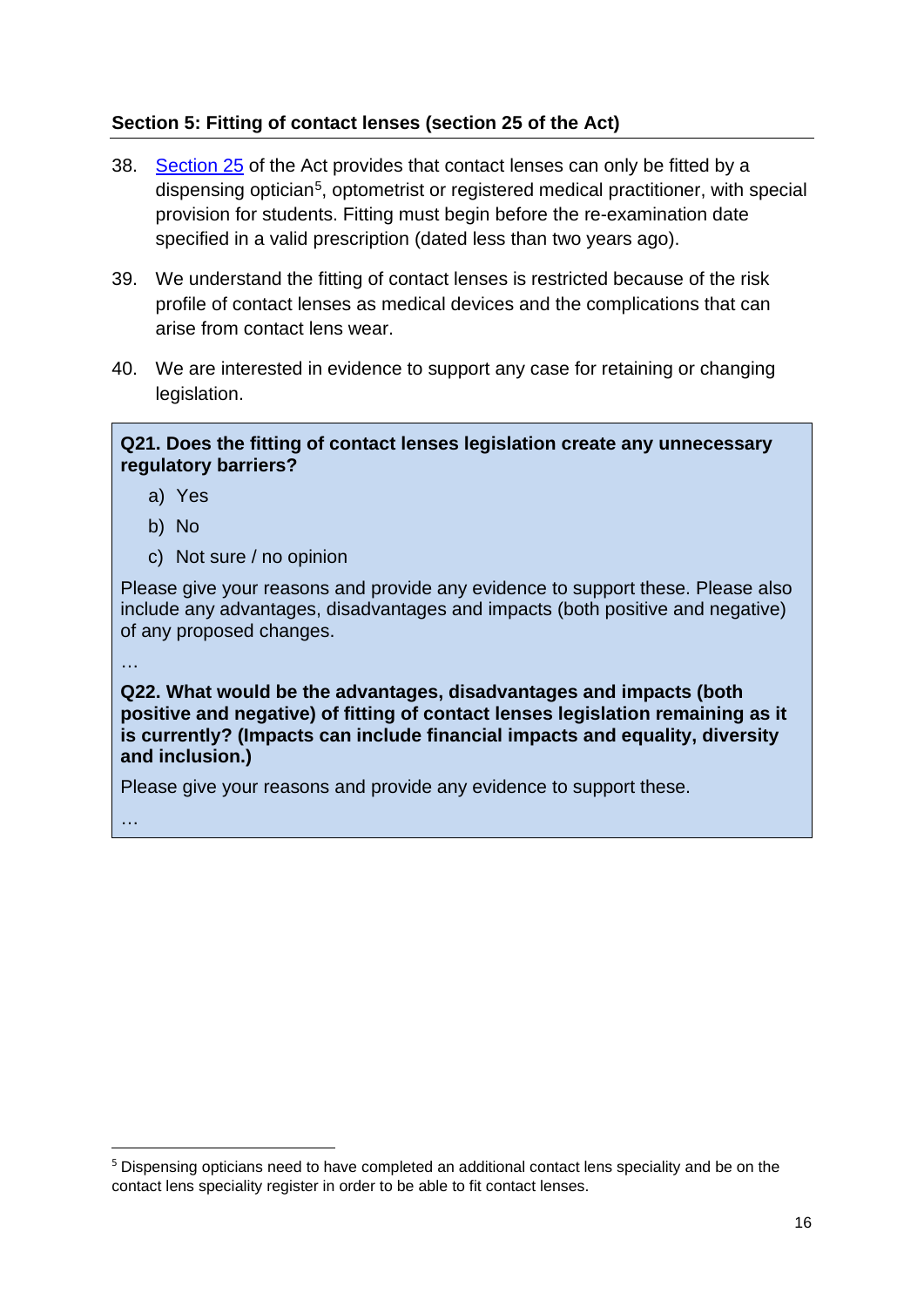# <span id="page-16-0"></span>**Section 6: Sale and supply of optical appliances (section 27 of the Act)**

41. [Section 27](https://www.legislation.gov.uk/ukpga/1989/44/section/27) of the Act covers the sale and supply of optical appliances and zero powered contact lenses.

# **Supply to under 16s and those registered visually impaired**

- 42. Under [section 27](https://www.legislation.gov.uk/ukpga/1989/44/section/27) of the Act, only dispensing opticians, optometrists and registered medical practitioners (or those acting under their supervision) can supply certain optical appliances to children under 16 or those registered visually impaired. We have heard from some stakeholders that they would like these groups to be extended to vulnerable patients including older people in domiciliary care or those with disabilities other than visual disabilities, such as learning disabilities. We have heard from some stakeholders that those who are not dispensing opticians, optometrists or registered medical practitioners do not have the necessary skills and knowledge to understand and address the specific needs of these types of patient. GOC registrants have the necessary clinical and communication skills to effectively manage, understand and treat these patients by virtue of their education and continuing professional development.
- 43. We are interested in evidence to support any case for retaining or changing legislation.

# **Q23. Should the sale and supply of optical appliances be further restricted to certain groups of vulnerable patients?**

- a) Yes please specify which groups of patients
- b) No
- c) Not sure / no opinion

Please explain which group(s), give your reasons and provide any evidence to support these.

…

**Q24. If you answered yes to the previous question, what would be the advantages, disadvantages and impacts (both positive and negative) of further restricting the sale and supply of optical appliances to certain groups of vulnerable patients? (Impacts can include financial and equality, diversity and inclusion.)**

Please give your reasons and provide any evidence to support these.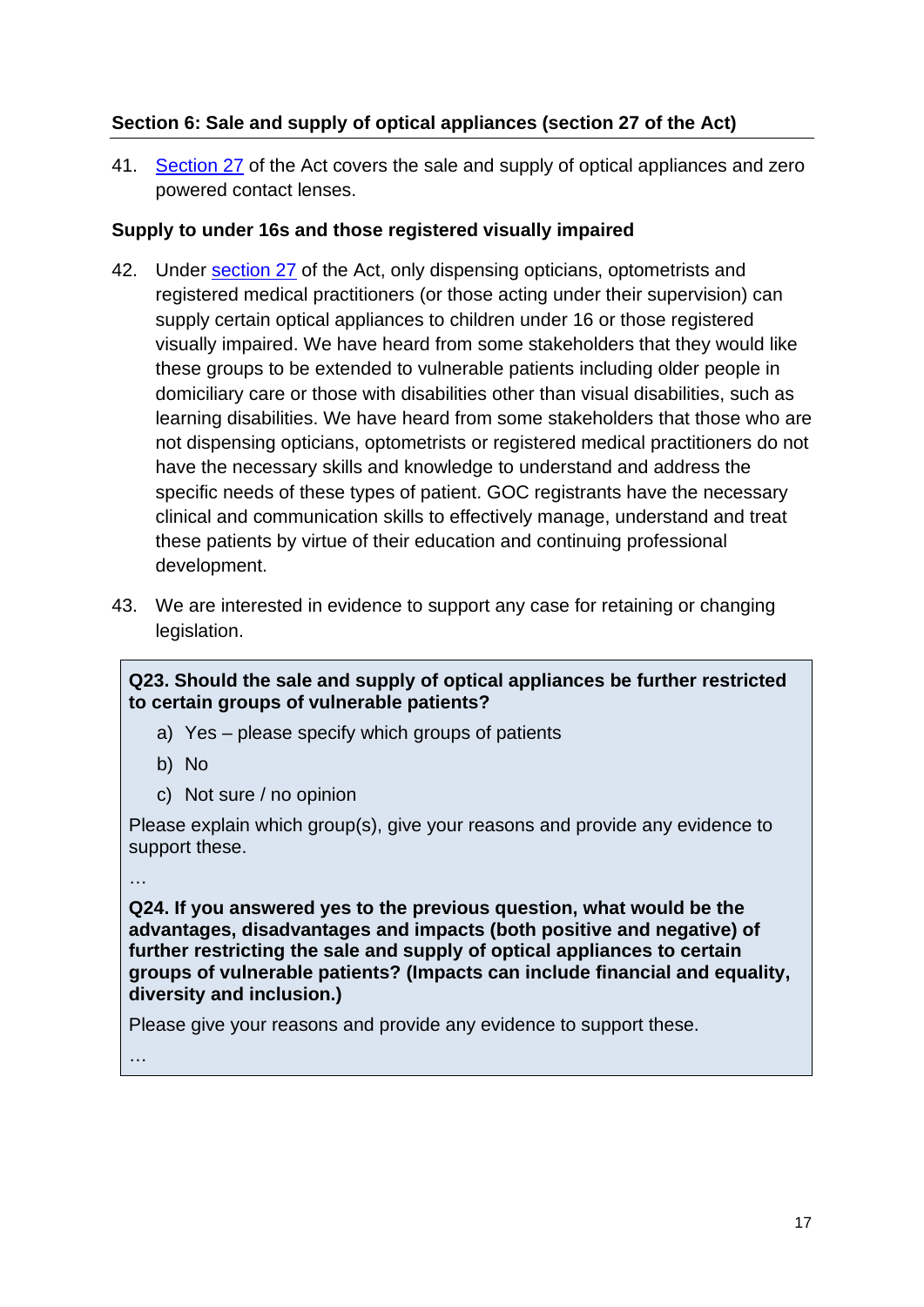# **Prescription contact lenses and verification**

- 44. Prescription contact lenses can be sold:
	- by or under the supervision of a dispensing optician, optometrist or registered medical practitioner; or
	- (as long as the user is not under 16 or registered visually impaired) under the general direction of a dispensing optician, optometrist or registered medical practitioner, who need not be on the premises at the time, if the supplier first receives the original specification or verifies the specification with the prescriber.
- 45. In order to be supplied with prescription contact lenses, a patient must have an in-date contact lens specification which has been issued following a contact lens fitting/check. Where the sale is being made under the general direction (rather than supervision) of a registrant, and an original of the contact lens specification is not provided, section 27(3)(ii) of the Act requires the specification information (referred to as 'particulars of the specification') or a copy of the specification to be verified with the person who provided the original specification.
- 46. We have heard from stakeholders that electronic copies should now be accepted without the need for verification, provided that they can be clearly read. We think the requirement for verification of both electronic copies and particulars is outdated and we understand the risks associated originally with this may have changed. During the COVID-19 pandemic we relaxed enforcement of this requirement, with no detrimental effects to our knowledge.
- 47. In addition, section 27(3B) of the Act requires the seller to make arrangements for the user to receive reasonable 'aftercare' in so far as, and for as long as, may be reasonable in that individual's case. There is no definition of aftercare in the Act and we have heard from stakeholders that it would be helpful for this to be provided.

**Q25. Do the general direction / supervision legislative requirements relating to the sale of prescription contact lenses create any unnecessary regulatory barriers?**

- a) Yes
- b) No
- c) Not sure / no opinion

Please give your reasons and provide any evidence to support these.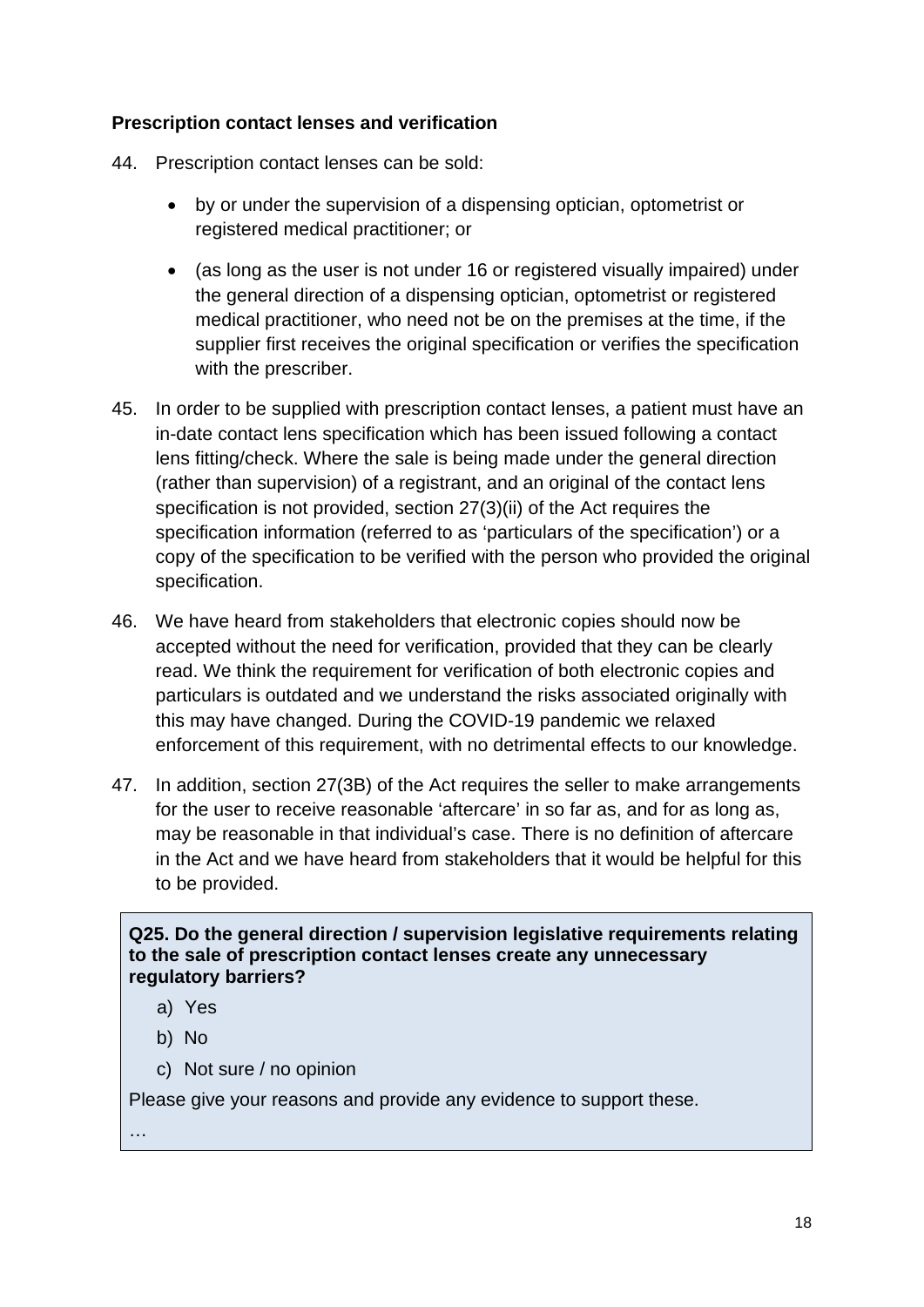# **Q26. Would there be a risk of harm to patients if the general direction / supervision requirements relating to the sale of prescription contact lenses changed?**

- a) Yes
- b) No
- c) Not sure / no opinion

Please give your reasons and provide any evidence to support these.

# **Q27. Do the legislative requirements for verification of contact lens specifications create any unnecessary regulatory barriers?**

- a) Yes
- b) No
- c) Not sure / no opinion

Please give your reasons and provide any evidence to support these.

…

…

**Q28. What would be the advantages, disadvantages and impacts (both positive and negative) of removing the requirement to verify a copy of or the particulars of a contact lens specification? (Impacts can include financial and equality, diversity and inclusion.)**

Please give your reasons and provide any evidence to support these.

…

**Q29. Do you think the Act should specify a definition of aftercare?**

- a) Yes
- b) No
- c) Not sure / no opinion

If yes, please specify what you think the definition of aftercare should be.

…

# **Zero powered contact lenses**

- 48. Section 27(1)(b) of the Act provides that zero powered contact lenses can be sold only by or under the supervision of a dispensing optician, optometrist or registered medical practitioner. Case law and our [standards of practice](https://optical.org/en/standards/) requires that the supervisor must be on the premises at the time of the sale, exercising their professional judgement as a clinician and in a position to intervene in the patient's interests.
- 49. We are interested in evidence to support any case for retaining or changing legislation.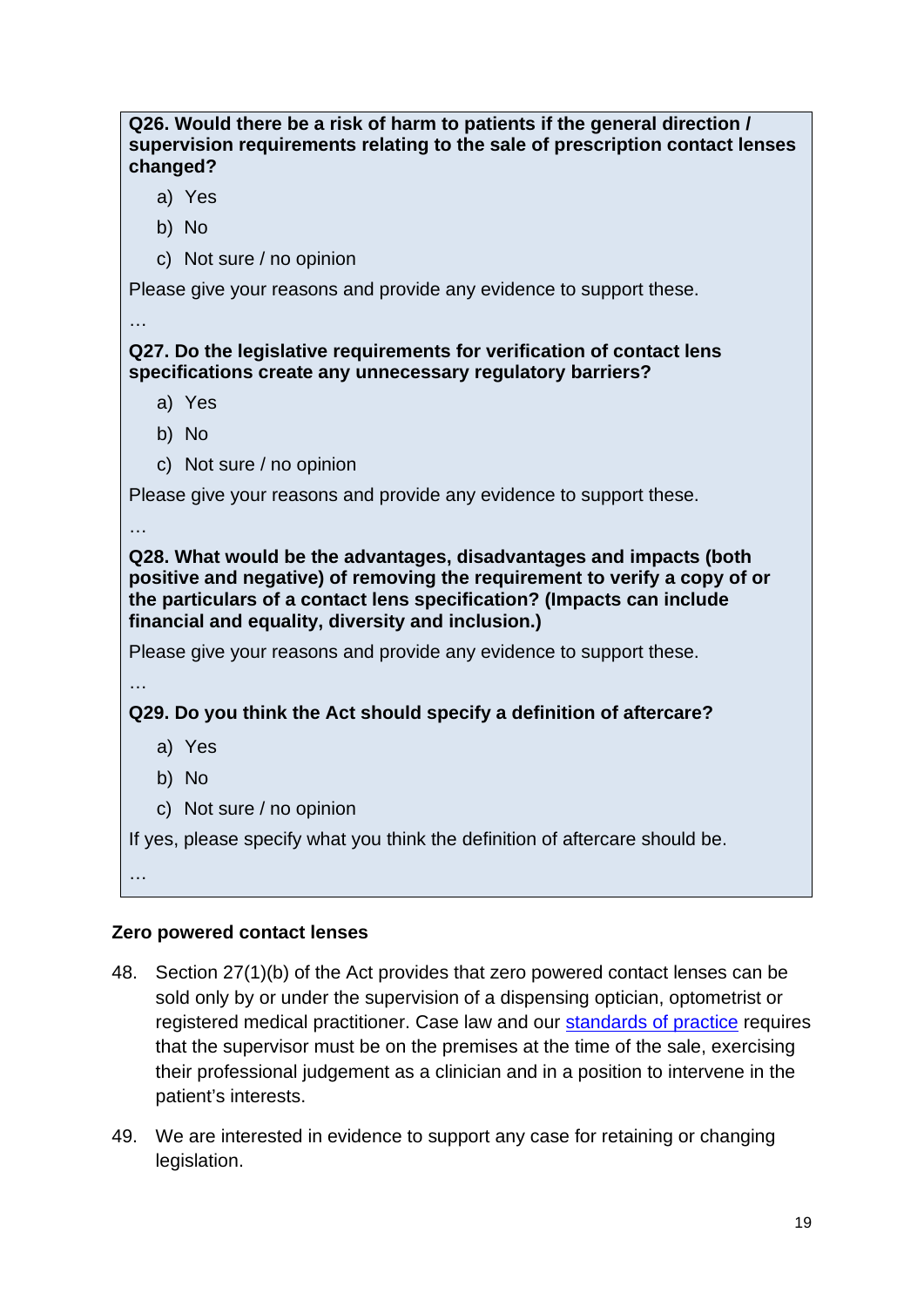# **Q30. Does the zero powered contact lenses legislation create any unnecessary regulatory barriers?**

- a) Yes
- b) No
- c) Not sure / no opinion

Please give your reasons and provide any evidence to support these. Please also include any advantages, disadvantages and impacts (both positive and negative) of any proposed changes.

…

**Q31. Would there be a risk of harm to patients if the requirements relating to the sale of zero powered contact lenses change?**

- a) Yes
- b) No
- c) Not sure / no opinion

Please give your reasons and provide any evidence to support these.

…

**Q32. If you answered yes to the previous question, is legislation necessary to mitigate this risk?**

- a) Yes
- b) No
- c) Not sure / no opinion

Please give your reasons and provide any evidence to support these.

…

**Q33. What would be the advantages, disadvantages and impacts (both positive and negative) of zero powered contact lenses legislation remaining as it is currently? (Impacts can include financial and equality, diversity and inclusion.)**

Please give your reasons and provide any evidence to support these.

…

# **Offences under the Act**

50. The Act creates the following criminal offences:

- unlawfully conducting sight tests [\(section 24\)](https://www.legislation.gov.uk/ukpga/1989/44/section/24);
- unlawfully fitting contact lenses [\(section 25\)](https://www.legislation.gov.uk/ukpga/1989/44/section/25);
- unlawfully supplying spectacles [\(section 27\)](https://www.legislation.gov.uk/ukpga/1989/44/section/27);
- unlawfully supplying prescription contact lenses [\(section 27\)](https://www.legislation.gov.uk/ukpga/1989/44/section/27);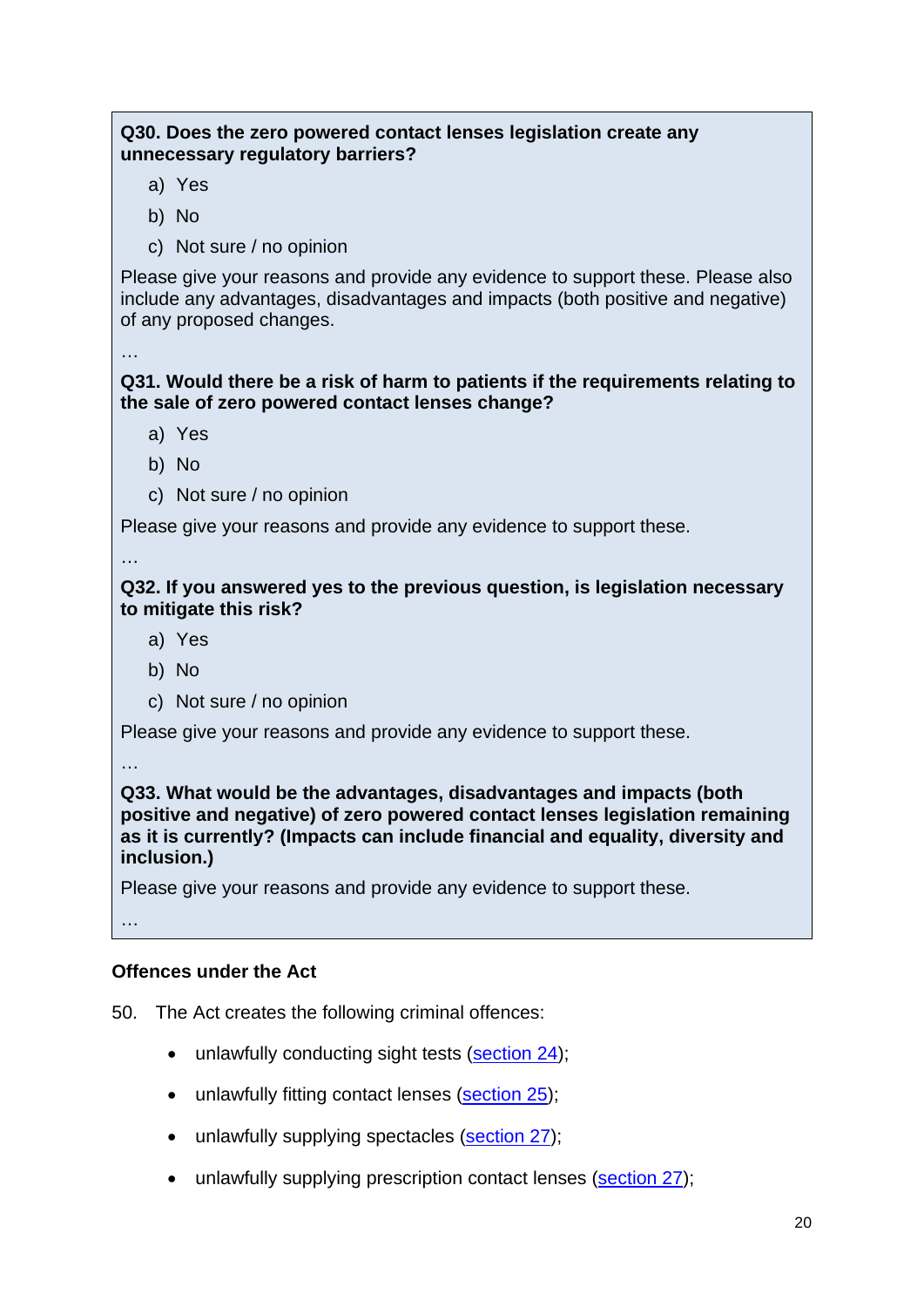- unlawfully supplying zero powered contact lenses [\(section 27\)](https://www.legislation.gov.uk/ukpga/1989/44/section/27); and
- misuse of protected title or misrepresentation of registration status with the GOC [\(section 28\)](https://www.legislation.gov.uk/ukpga/1989/44/section/28).
- 51. Professional bodies and registrants have said in responses to our recent illegal [practice strategy review consultation](https://consultation.optical.org/ftp-hearings/illegal-practice-strategy-review/) that we should do more to protect the public from illegal online sales, both UK and non-UK, and that the Act requires reform to address the consumer shift to online purchases. Responses have also levelled criticism that in failing to tackle illegal online sellers we are allowing an unlevel playing field.
- 52. The reality is that the enforcement of our legislation relating to sales bringing a private prosecution in the magistrates' court – is not practicable for an organisation the size of the GOC or in relation to sales in a global online market. Moreover, it is not realistic to expect the GOC to achieve legislative reform that enables us to routinely act against non-UK sellers. De-regulation could be a way to achieve a level playing field if transferring the onus of compliance to the consumer, except for restricted categories, does not expose the consumer to a level of risk that is necessary to be mitigated by legislation.
- 53. The call for evidence is an opportunity to start to build a case to match our legislation relating to the sale of optical appliances to the realities of the market and ascertain the risk if the onus is on the consumer (except for restricted categories). We are interested in evidence to support any case for retaining or changing legislation.

# **Q34. Are there any unnecessary regulatory barriers in the Act that would prevent current or future development in the sale of optical appliances or competition in the market?**

- a) Yes
- b) No
- c) Not sure / no opinion

If you answered yes, please give details, including your reasons and provide any evidence to support these.

# …

# **Q35. If you answered yes to the previous question, what would be the risk on the consumer if these barriers were removed?**

Please give your reasons and provide any evidence to support these. Please also include any advantages, disadvantages and impacts (both positive and negative) of any proposed changes.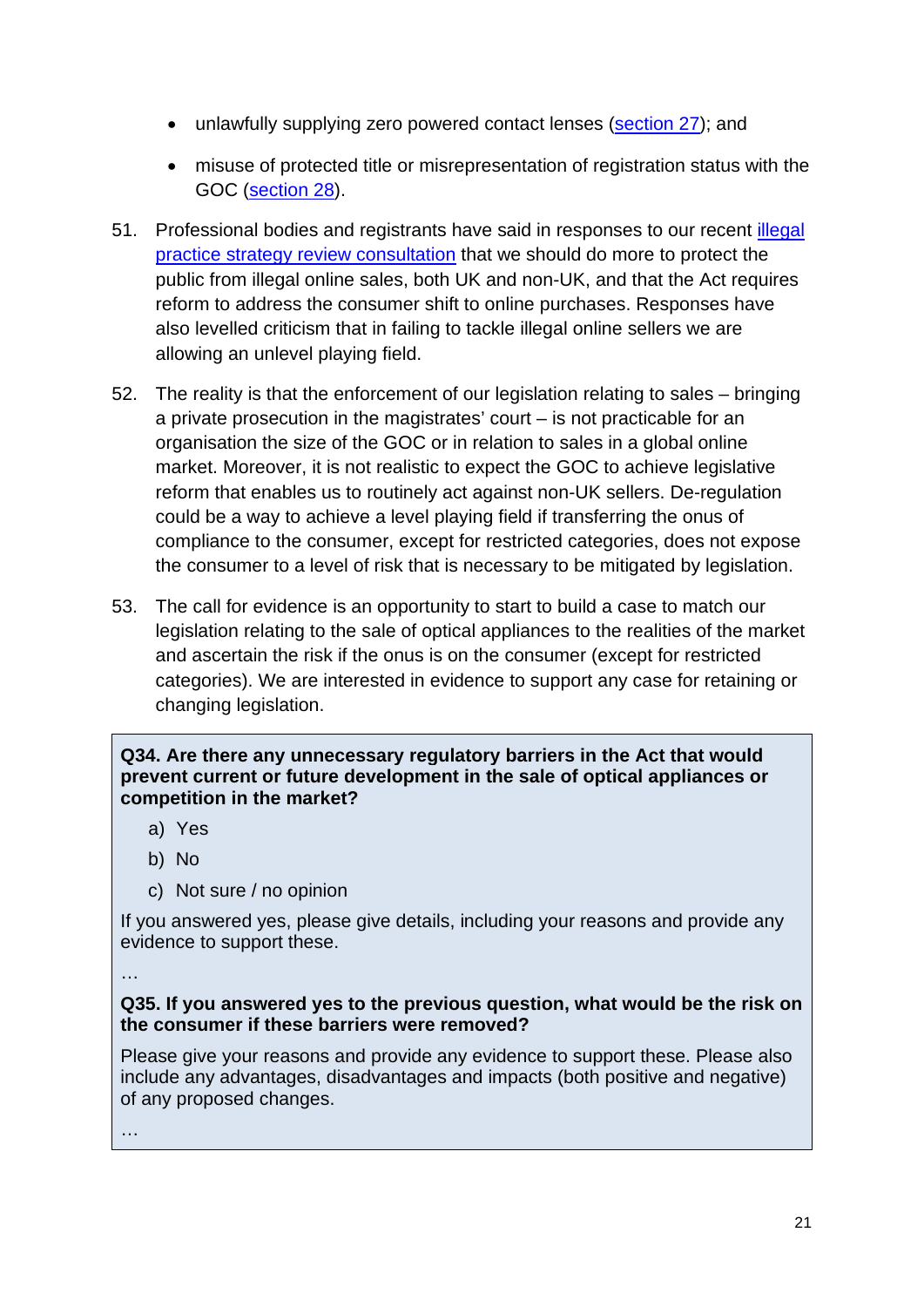# **Q36. Is legislation regarding the sale of optical appliances necessary to protect consumers (except restricted categories)?**

- a) Yes
- b) No
- c) Not sure / no opinion

Please give your reasons and provide any evidence to support these.

…

# **Sale and supply of spectacles by non-registrants**

- 54. Currently the Act does not restrict the supply of spectacles by (or under the supervision of) optometrists and dispensing opticians, including for users aged under 16 or registered visually impaired. However, article 3 of The [Sale of](https://www.legislation.gov.uk/uksi/1984/1778/contents/made)  [Optical Appliances Order 1984](https://www.legislation.gov.uk/uksi/1984/1778/contents/made) requires (among other matters) that nonregistrants may supply spectacles only in accordance with a written prescription issued within the previous two years.
- 55. We have heard from some patients that they are not happy with this requirement as they feel that it restricts their consumer choice and do not wish to have a sight test every two years.
- 56. We are interested in evidence to support any case for retaining or changing legislation.

# **Q37. Is the two year prescription restriction on purchase of spectacles from non-registrants an unnecessary regulatory barrier?**

- a) Yes
- b) No
- c) Not sure / no opinion

Please give your reasons and provide any evidence to support these.

…

**Q38. What would be advantages, disadvantages and impacts (both positive and negative) of patients being able to purchase spectacles from nonregistrants without a prescription dated in the previous two years? (Impacts can include financial and equality, diversity and inclusion.)**

Please give your reasons and provide any evidence to support these.

…

**Q39. What would be advantages, disadvantages and impacts (both positive and negative) of the legislation remaining as it is currently? (Impacts can include financial and equality, diversity and inclusion.)**

Please give your reasons and provide any evidence to support these.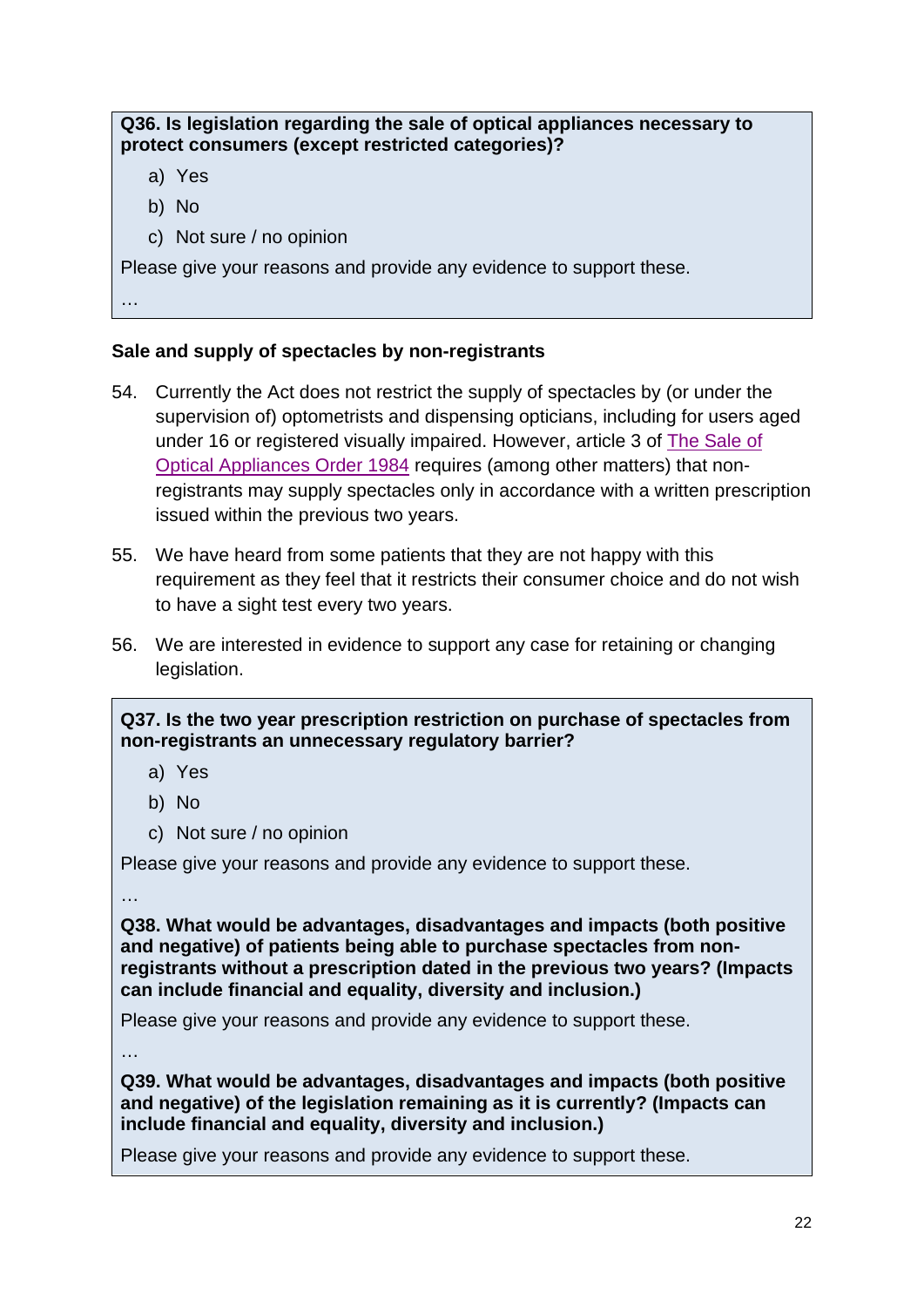#### …

# **Supply of sportswear optical appliances to children under 16**

- 57. The restrictions under the Act relating to supply of optical appliances to children under 16 apply to sportswear such as swimming goggles and dive masks, not just spectacles and contact lenses. This means that this type of sportswear cannot be provided over the internet by non-registrants as the supervision required cannot be exercised over the internet.
- 58. We have heard from some stakeholders that they think these supervision requirements are overly restrictive as these types of sportswear are usually only worn for short periods and the fitting process is not as complex as with spectacles or contact lenses. Section 27(2)(b) of the Act creates an exemption for "an optical appliance intended for use as protection or cover for the eyes in sports" provided (among other matters) that "the appliance falls within any category of appliance specified in an order made by the Privy Council for the purposes of this section". As yet, the Privy Council has not made any order specifying categories of sportswear optical appliances.
- 59. We are interested in evidence to support any case for retaining or changing legislation.

**Q40. Does the legislation in relation to the sale and supply of sportswear optical appliances for children under 16 create any unnecessary regulatory barriers?**

- a) Yes
- b) No
- c) Not sure / no opinion

Please give your reasons and provide any evidence to support these.

…

**Q41. What would be advantages, disadvantages and impacts (both positive and negative) of children under 16 being able to buy sportwear optical appliances outside the supervision of a registrant / registered medical practitioner? (Impacts can include financial and equality, diversity and inclusion.)**

Please give your reasons and provide any evidence to support these.

…

**Q42. What would be advantages, disadvantages and impacts (both positive and negative) of the legislation remaining as it is currently? (Impacts can include financial and equality, diversity and inclusion.)**

Please give your reasons and provide any evidence to support these.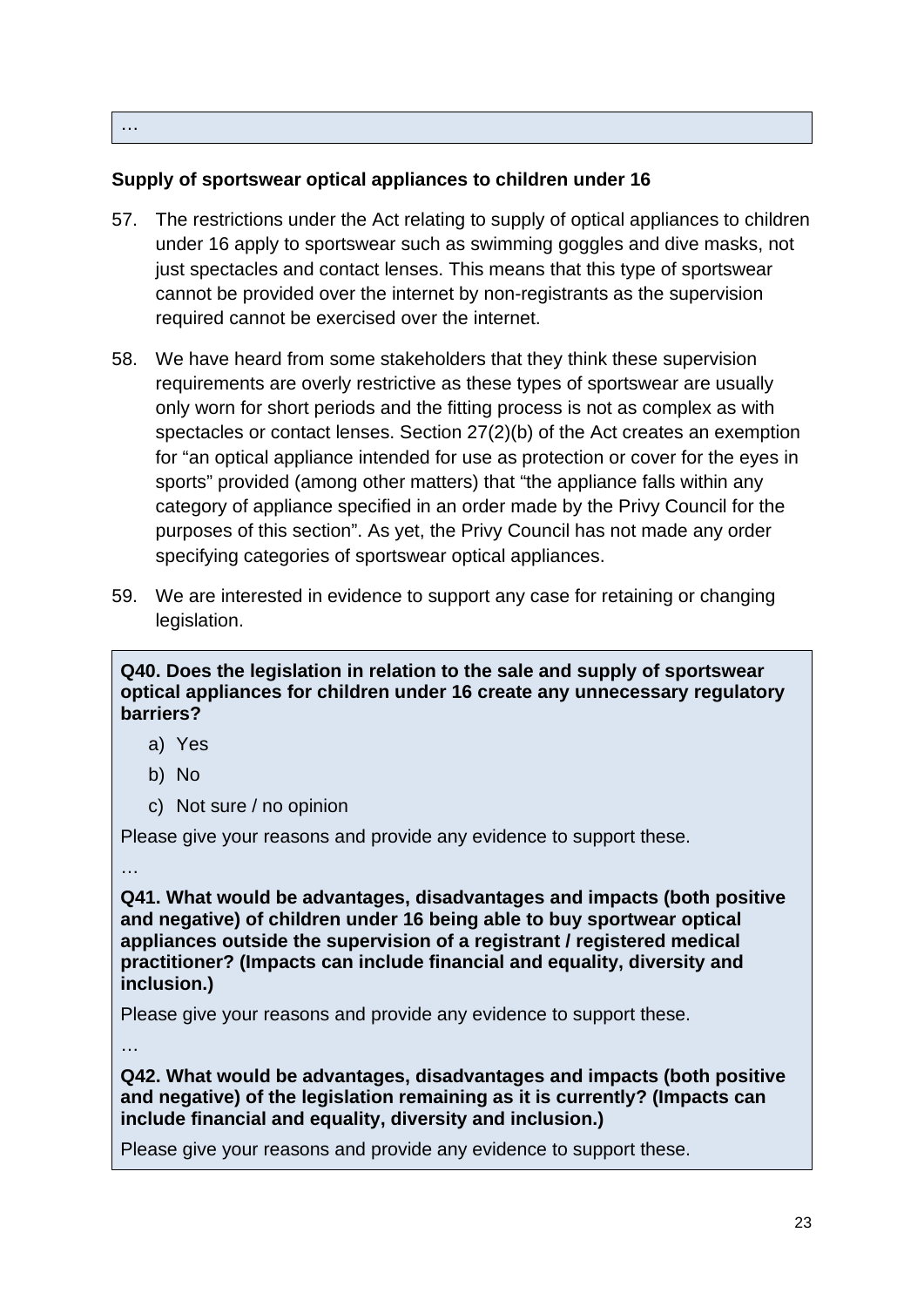…

#### **Other**

60. We have covered most of the areas in **[section 27](https://www.legislation.gov.uk/ukpga/1989/44/section/27)** of the Act above, but would encourage stakeholders to tell us about any other areas of the sale and supply of optical appliances legislation that they think needs changing.

**Q43. Are there any other aspects of the sale and supply of optical appliances legislation that you think need changing or create unnecessary regulatory barriers?**

- a) Yes
- b) No
- c) Not sure / no opinion

If yes, please give your reasons and provide any evidence to support these.

…

…

**Q44. What would be the advantages, disadvantages and impacts (both positive and negative) of the sale and supply of optical appliances legislation remaining as it is currently? (Impacts can include financial and equality, diversity and inclusion.)**

Please give your reasons and provide any evidence to support these.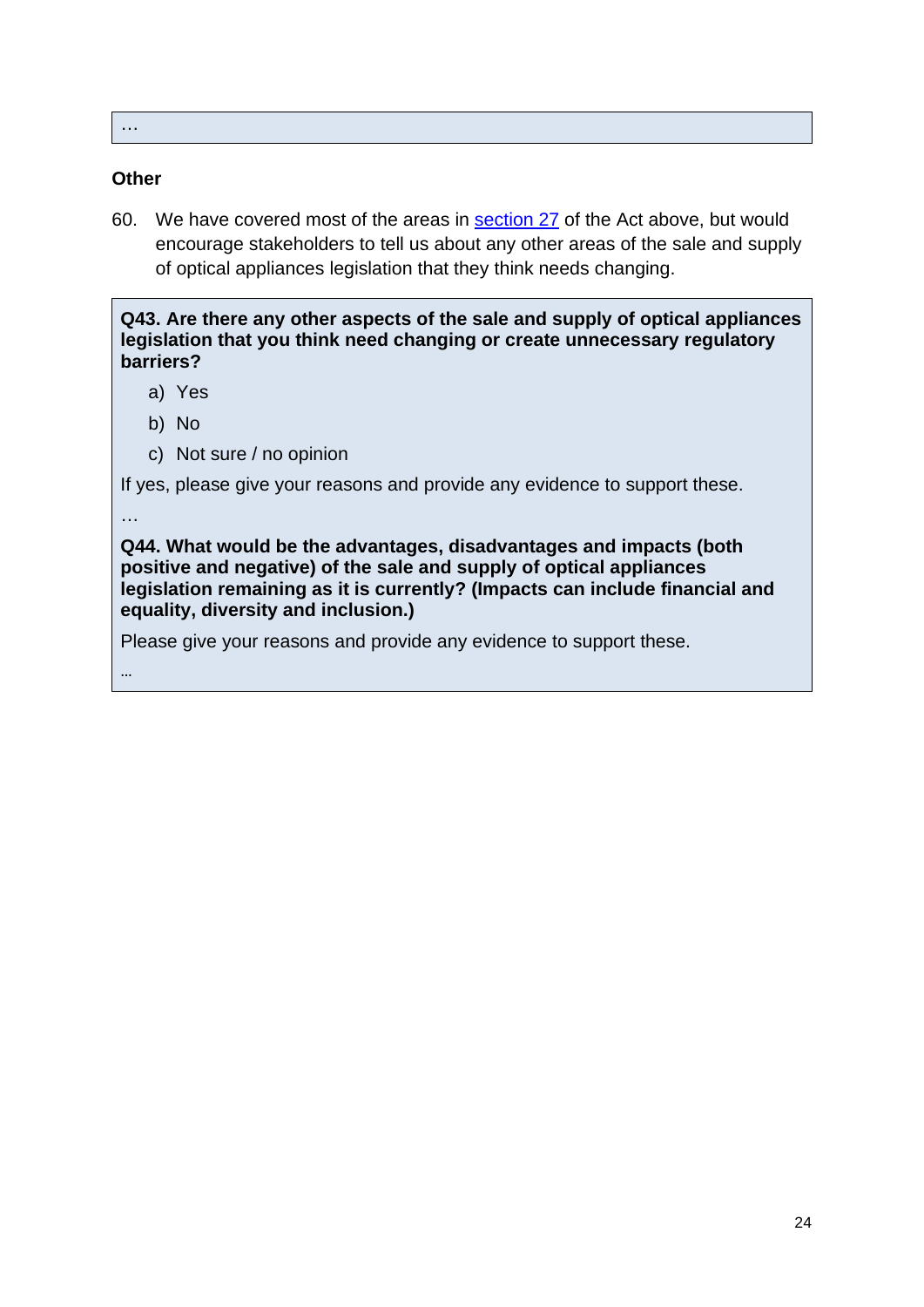# <span id="page-24-0"></span>**Section 7: Delivery of remote care and technology**

- 61. We are increasingly aware that as technology moves on and develops, remote care (i.e. care that is not carried out in the same location as the patient, such as by telephone or video call) will become more central to healthcare practice. In our sector there are moves in Scotland for optometrists to start using a digital patient record sharing service. In England, NHS Digital is looking to expand the use of digital technologies for the eye care sector, including use of digital platforms to share consultation information and the use of apps for patients to manage long term conditions. We are aware that this offers the opportunity for care to be delivered remotely into the UK, either by supply of products or supply of consultations/care. UK legislation, including the Act, applies only to UK based individuals and businesses, so the Act does not extend to non-UK practitioners providing remote care to UK patients. We wish to understand potential options for ensuring patient safety in this area.
- 62. Currently our regulatory powers are based on a face-to-face model of care delivery where patients are seen in the practice and all care is delivered within the UK. As technology develops, and we have seen this through the recent COVID-19 pandemic, it is likely that more care will be delivered remotely, either as part of a triaging process or when the technology improves, remote refraction and healthcare checks using auto-refractors as standard<sup>[6](#page-24-1)</sup>.
- 63. We are not a regulator of products or technology this is the remit of the Medicines and Healthcare products Regulatory Agency (MHRA). However, as healthcare relies more and more on artificial intelligence to perform the diagnostic and technical roles of the optometrist and dispensing optician, we want to explore how a regulator can ensure that this technology is safe, that patients are protected, and who is responsible should things go wrong in these circumstances.
- 64. We are keen to explore whether there is a necessity for increased regulation of technology, remote care or care delivered from outside of the UK, but again there must be evidence that this is required and we would not want to impose any regulatory barriers to the development of innovative care delivery or competition in the market. We would be interested in any evidence of risk or harm in this area or the potential for this given future developments. The sector itself is best placed to inform the regulator of how developments in technology may impact regulation going forward.

<span id="page-24-1"></span><sup>6</sup> 2020health (2016), 'Foresight Project Report', London: The Optical Confederation and The College of Optometrists.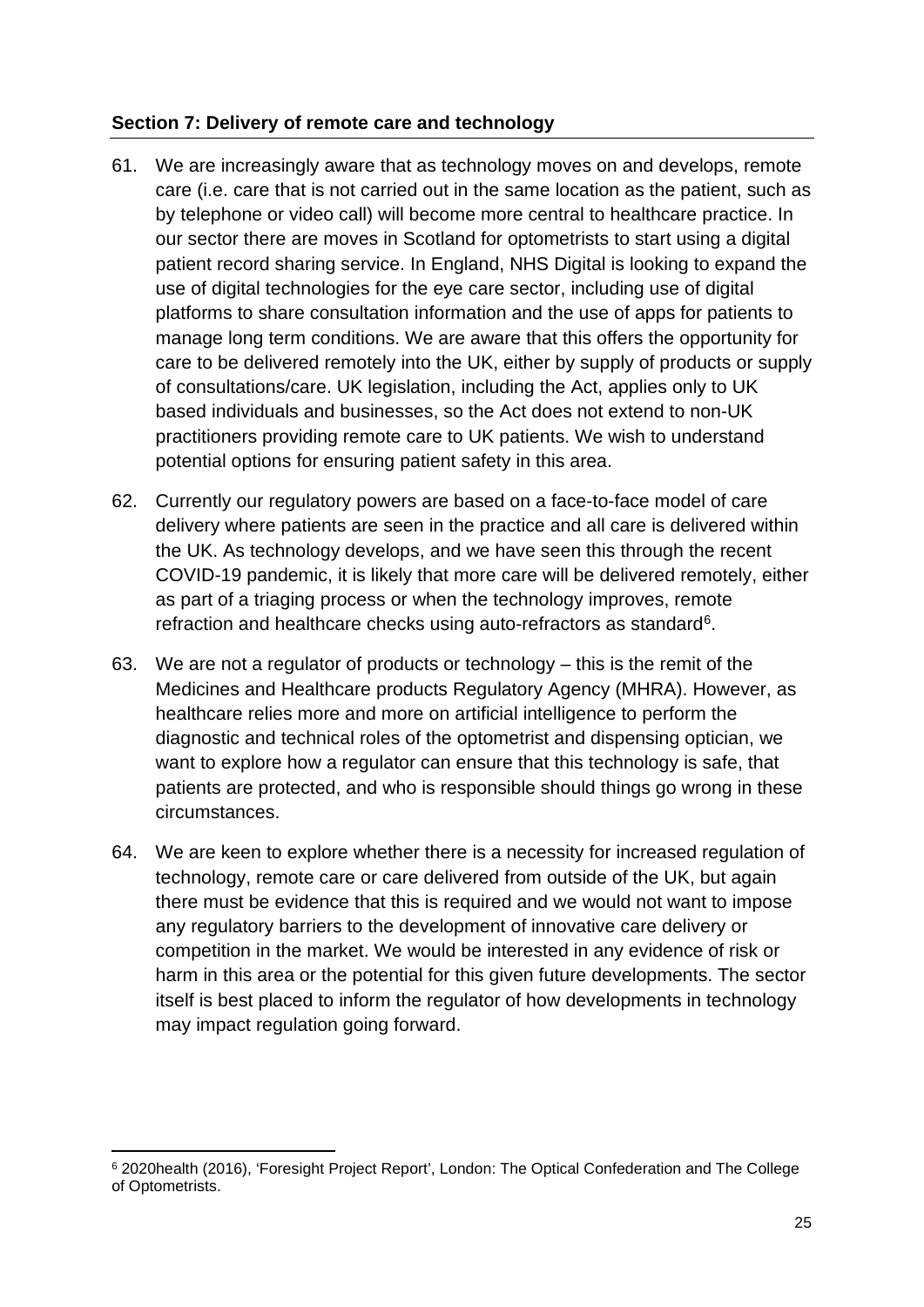# **Q45. Do you have any knowledge or experience of areas of technological development that the GOC should be aware of when considering changes to the Act?**

- a) Yes
- b) No
- c) Not sure / no opinion

If you answered yes, please give details, including your reasons and provide any evidence to support these.

**…**

# **Q46. Is there any evidence that increased use of technology or remote care may have an impact on patient safety or care in the future?**

- a) Yes a mainly positive impact
- b) Yes a mainly negative impact
- c) No
- d) Not sure / no opinion

If you answered yes, please give details, including your reasons and provide any evidence to support these.

…

#### **Q47. Are there any unnecessary regulatory barriers in the Act that would prevent any current or future technological development in the eye care sector or restrict innovative care delivery or competition in the market?**

- a) Yes
- b) No
- c) Not sure / no opinion

If you answered yes, please give details, including your reasons and provide any evidence to support these.

…

**Q48. Are there any gaps within the Act or GOC policy relating to the regulation of technology or remote care that present a risk to patients?**

- a) Yes
- b) No
- c) Not sure / no opinion

If you answered yes, please give details of what these are, including your reasons and provide any evidence to support these.

…

**Q49. If you answered yes to the previous question, do you have any suggestions about how these gaps in the regulation of technology or remote care could be addressed?**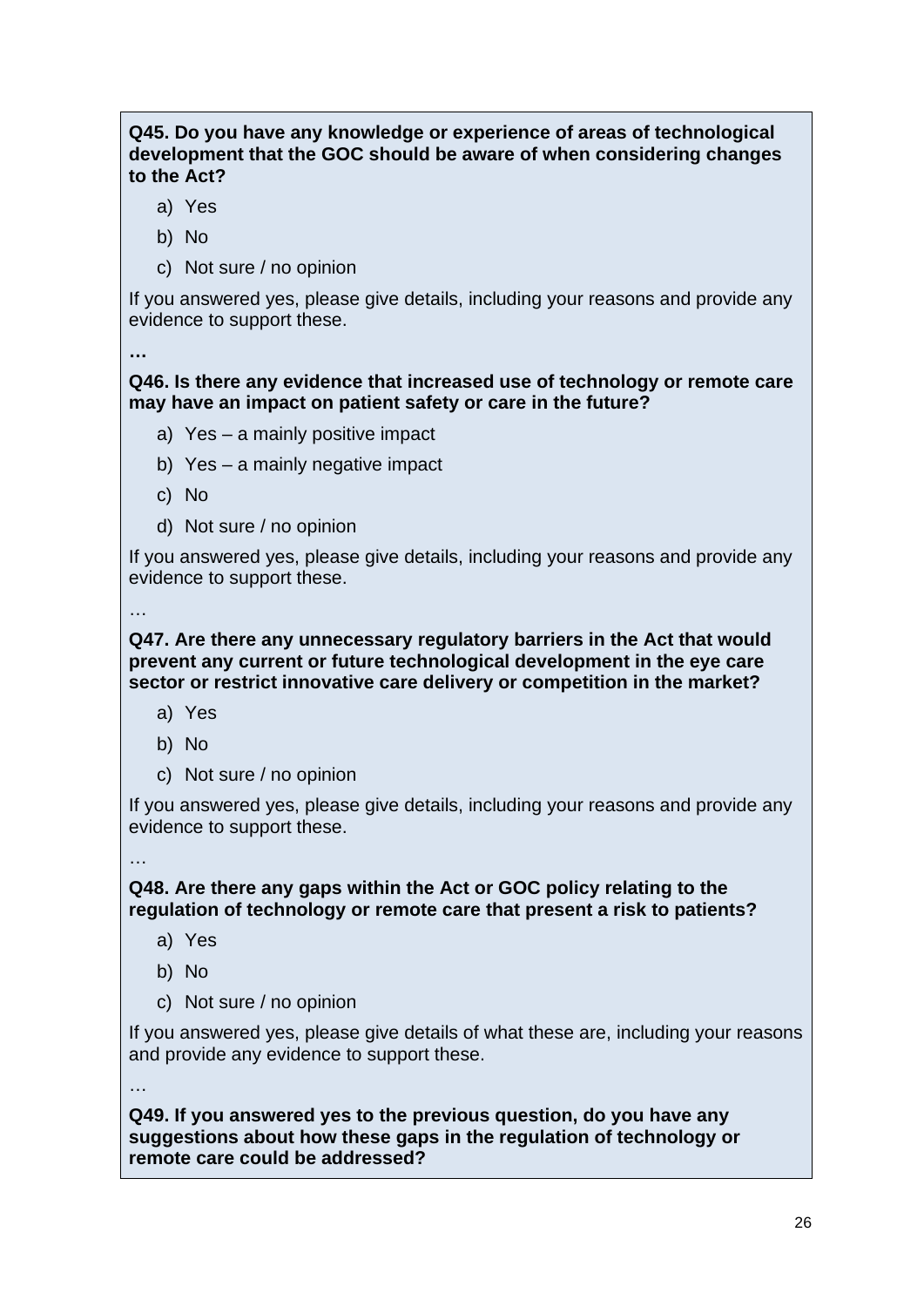Please include your reasons and any evidence or impacts of your suggestions. …

**Q50. Are there any gaps in the Act or GOC policy relating to the regulation of online sales of optical appliances that present a risk to patients?** 

a) Yes

- b) No
- c) Not sure / no opinion

If you answered yes, please give details of what these are, including your reasons and provide any evidence to support these.

…

#### **Q51. If you answered yes to the previous question, do you have any suggestions about how these gaps in the regulation of online sales of optical appliances could be addressed?**

Please include your reasons and any evidence or impacts of your suggestions.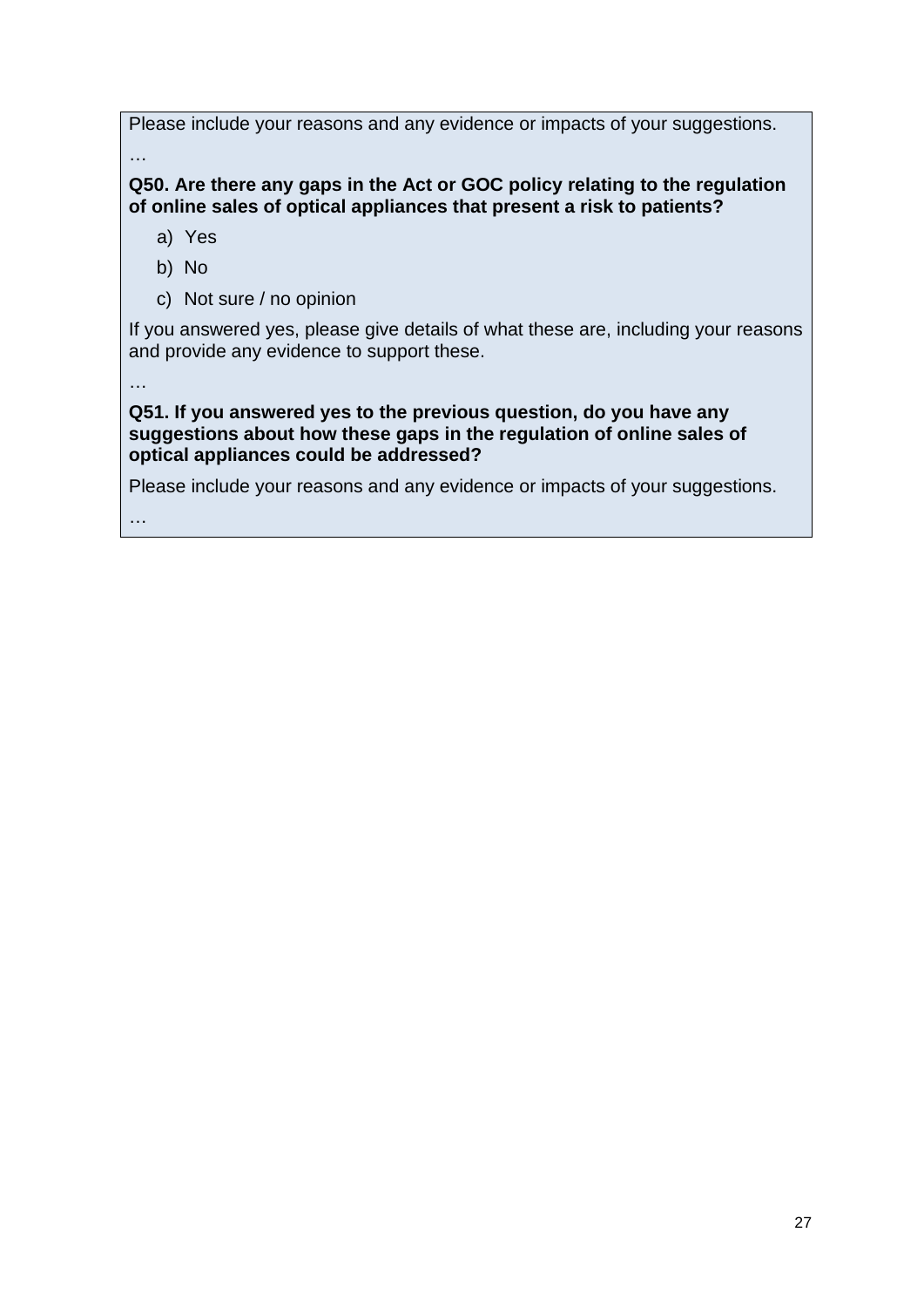# <span id="page-27-0"></span>**Section 8: Any other areas**

- 65. We would like stakeholders to let us know about any other areas that we have not specified in this document where they think that legislative change might be required due to gaps in regulation.
- 66. We are also keen to explore where our other policies, guidance or standards may need to be amended or used instead of legislative reform. For example, we publish a number of [position statements](https://optical.org/en/publications/position-statements-and-useful-information/statement-on-testing-of-sight/) on various aspects of optometry and dispensing optics practice.

**Q52. Are there other areas of our current legislation that you think need to be amended (recognising that the Department of Health and Social Care review will cover our [core functions\)](https://optical.org/en/about-us/who-we-are/introduction-to-the-general-optical-council/)?**

- a) Yes
- b) No
- c) Not sure / no opinion

If you answered yes, please give details, including your reasons and provide any evidence to support these.

…

#### **Q53. Are they any other gaps in regulation where you think legislative change might be required?**

- a) Yes
- b) No
- c) Not sure / no opinion

If you answered yes, please give details, including your reasons and provide any evidence to support these.

…

#### **Q54. Are there any other policies or guidance that the GOC currently produces that should be reviewed or require amendments?**

- a) Yes
- b) No
- c) Not sure / no opinion

If you answered yes, please give details, including your reasons and provide any evidence to support these.

…

**Q55. Are there any other impacts of our legislation that you would like to tell us about, including financial impact or impact on those with protected characteristics under the Equality Act 2010 (i.e. age, sex, race, religion or belief, disability, sexual orientation, gender reassignment, pregnancy or maternity, caring responsibilities)?**